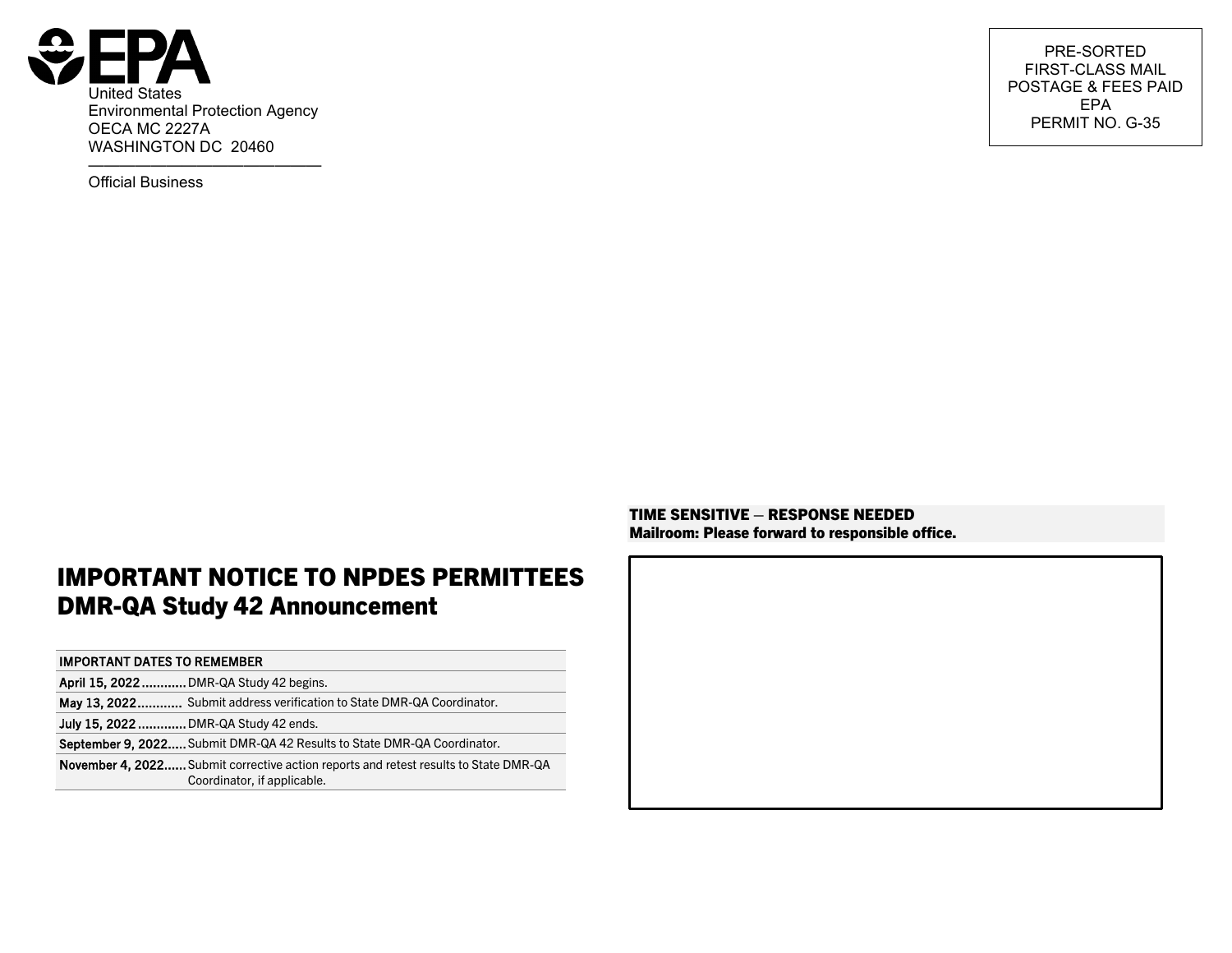# DMR-QA STUDY 42

Immediately verify receipt of DMR-QA Study 42 by either filling out the form below and mailing this page to your State DMR-QA Coordinator (listed on pages [10](#page-9-0)[-11\)](#page-10-0) or follow the e-mail instructions at the bottom of this page.

The mailed form must be postmarked on or before May 13, 2022.

#### NPDES PERMITTEE ADDRESS VERIFICATION FORM Discharge Monitoring Report - Quality Assurance (DMR-QA) Study 42

Please provide corrections to the mailing address where all DMR-QA study paperwork should be sent.

NPDES Permit Number

(2-character State Code + 7-digit Permit Code as shown on the mailing label—for example, CT1234567)

If contact/address information from the

mailing label or e-mail is correct, please check this box only  $\rightarrow$ 

| <b>Facility Name</b>   |            |          |
|------------------------|------------|----------|
| <b>Contact Name</b>    | Title      |          |
| <b>Mailing Address</b> |            |          |
| City                   | State      | Zip Code |
| <b>Phone Number</b>    | Fax Number |          |
| E-Mail Address         |            |          |

#### ELECTRONIC NOTIFICATION PROCEDURE

You may verify receipt electronically by sending an e-mail on or before May 13, 2022 to your [State DMR-QA Coordinator](#page-9-0) (listed on pages [10](#page-9-0)[-11](#page-10-0) of the enclosed instructions). The e-mail should be composed in the following manner:

- 1. Subject line should contain ONLY the NPDES Permit number (2-character State Code + 7-digit Permit Code as shown on the mailing label, for example CT1234567).
- 2. If you require any changes to the mailing label on this announcement, the body of the e-mail should contain a list including: Company name; Contact Name/Title; Mailing Address; City; State; Zip Code; and Facility Type (select one: federal, state, local or commercial/private). Otherwise, you may simply write "No changes to address or contact information" in the body of the e-mail.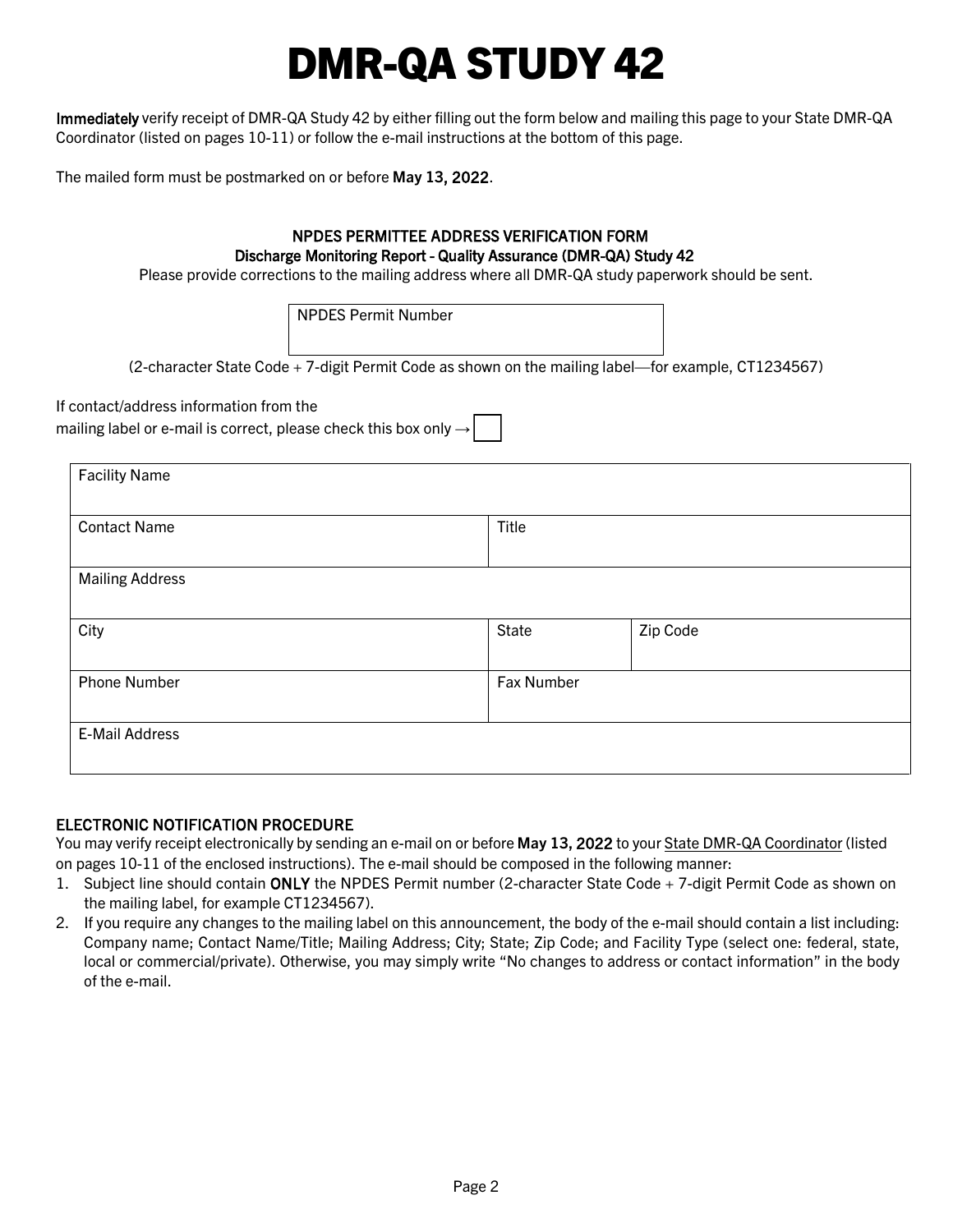

#### **UNITED STATES ENVIRONMENTAL PROTECTION AGENCY** WASHINGTON, DC 20460

OFFICE OF ENFORCEMENT AND COMPLIANCE ASSURANCE

April 8, 2022

Dear NPDES Permit Holder:

This letter initiates the 2022 Discharge Monitoring Report - Quality Assurance (DMR-QA) Study 42. By receipt of this letter, you are required under Clean Water Act (CWA) Section 308 to participate in DMR-QA Study 42 unless your facility is covered by an EPA waiver.<sup>[1](#page-2-0)</sup> Your participation plays a key role in monitoring the quality of data used to assure the integrity of the CWA's National Pollutant Discharge Elimination System (NPDES) Program and assures your ability to maintain compliance with NPDES permit requirements and conditions.

DMR-QA Study 42 covers major and select minor NPDES permit holders. You (the permittee) are responsible for ensuring that results of DMR-QA Study 42 tests, performed by your in-house and/or contract laboratories, are graded by an accredited Proficiency Testing (PT) Provider. If any graded test results are "Not Acceptable", you must follow up with the laboratory to determine the cause of the deficiency and ensure corrective action is taken to prevent future occurrences. While performing tests and analyses, please ensure that your test methods/procedures follow 40 CFR part 136 regulations and applicable guidance. Use the same personnel and equipment as you would for routine NPDES permit compliance monitoring tests.

#### Further information

Permittees with valid e-mail addresses will receive the DMR-QA Study 42 package by e-mail. You may request a hard copy from EPA by sending an e-mail to dmrga@epa.gov. Questions on the national program should be addressed to Greg Savitske [\(dmrqa@epa.gov,](mailto:dmrqa@epa.gov) 202-564-2601), EPA's National DMR-QA Coordinator. State and EPA Regional DMR-QA contact information is provided on pages [9-](#page-8-0)[11.](#page-10-0) Please reference your NPDES permit number on all correspondence.

Thank you for your attention to this CWA Section 308 requirement.

Sincerely,

With

Anthony Miller, Acting Director Monitoring, Assistance, and Media Programs Division Office of Compliance

Enclosures

<span id="page-2-0"></span><sup>&</sup>lt;sup>1</sup> EPA is authorized to collect this information under Section 308 of the CWA, 33 U.S.C. § 1318. This information request is enforceable under Section 309 of the CWA, 33 U.S.C. § 1319. EPA may grant a waiver from participating in DMR-QA to states with laboratory quality assurance programs approved by EPA as a substitute for the DMR-QA Study. Refer to the footnote on page 5 to determine if you are covered by an EPA waiver or contact your State DMR-QA Coordinator.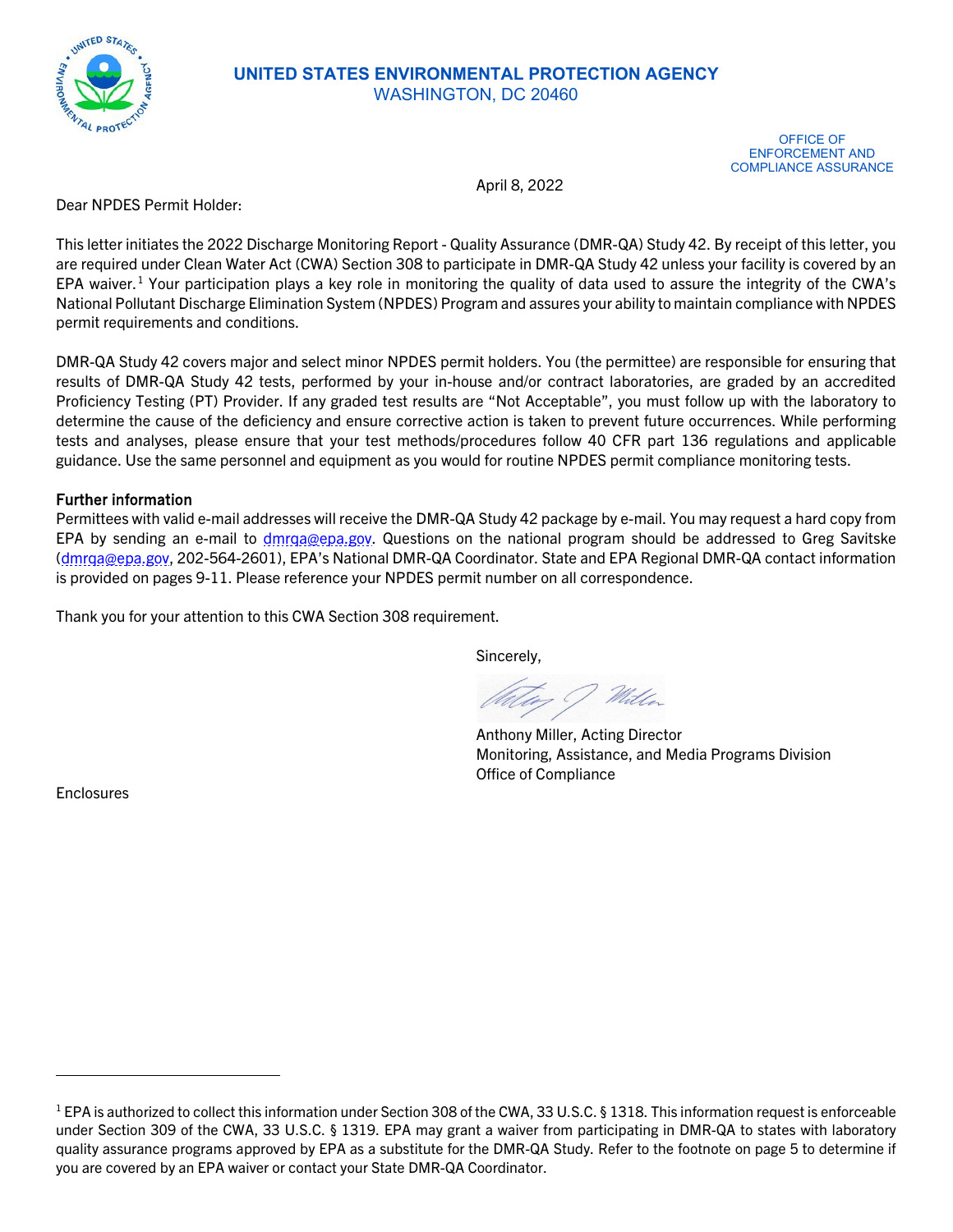# DMR-QA STUDY 42

## Table of Contents

| DMR-QA Study 42 Frequently Asked Questions5         |  |
|-----------------------------------------------------|--|
|                                                     |  |
|                                                     |  |
|                                                     |  |
|                                                     |  |
|                                                     |  |
| NPDES Permittee Data Report Form 12                 |  |
| Chemistry/Microbiology Analyte Checklist  15        |  |
| Whole Effluent Toxicity (WET) Analyte Checklist  16 |  |

## Schedule and Checklist for DMR-QA Study 42

| Deadline*            | <b>Permittee</b>                                                                                                                                                                                                                                          | <b>In-House and Contract Laboratories</b>                                                                                                                                                                                                                                                                                                                                                              | <b>PT Providers</b>                                                                                                                                 |
|----------------------|-----------------------------------------------------------------------------------------------------------------------------------------------------------------------------------------------------------------------------------------------------------|--------------------------------------------------------------------------------------------------------------------------------------------------------------------------------------------------------------------------------------------------------------------------------------------------------------------------------------------------------------------------------------------------------|-----------------------------------------------------------------------------------------------------------------------------------------------------|
| April 15, 2022       | Study 42 begins<br>□ Notify all laboratories of DMR-QA Study 42                                                                                                                                                                                           | $\Box$ Study 42 begins<br>Order test samples from PT Provider. If using WP<br>study to satisfy DMR-QA requirements, specify<br>that to PT Provider when ordering test samples.                                                                                                                                                                                                                         |                                                                                                                                                     |
| May 13, 2022         | □ Send Address Verification Form (inside cover of<br>this package) to the State DMR-QA Coordinator<br>by e-mail or postal mail to confirm receipt of<br>Study 42 Announcement                                                                             |                                                                                                                                                                                                                                                                                                                                                                                                        |                                                                                                                                                     |
| July 15, 2022        | $\Box$ Study 42 ends                                                                                                                                                                                                                                      | □ Study 42 ends<br>□ Send ungraded Data Report to PT Providers<br>(include a list of all NPDES permits using your<br>laboratory data)                                                                                                                                                                                                                                                                  | $\Box$ Study 42 ends                                                                                                                                |
| August 12,<br>2022   |                                                                                                                                                                                                                                                           |                                                                                                                                                                                                                                                                                                                                                                                                        | PT Provider to send graded test<br>results, for each permit (listed by<br>NPDES permit numbers), to:<br>- Laboratory<br>- State DMR-QA coordinators |
| August 26,<br>2022   | After receipt of PT Provider-graded test results,<br>ensure laboratories perform retests for any<br>analytes graded "Not Acceptable"                                                                                                                      | □ Forward PT Provider-graded test results to the<br>Permittee<br>Order retest samples from PT Provider for all<br>"Not Acceptable" analyte test results. If retesting<br>using a WP study or quick turnaround PT sample<br>to satisfy a corrective action, data must be<br>reported to the PT Provider by the PT Provider's<br>published closing date or by October 21, 2022,<br>whichever is earlier. |                                                                                                                                                     |
| September 9,<br>2022 | $\Box$ Send one signed copy of the NPDES Permittee<br>Data Report Form, copies of the PT Provider-<br>graded test results, and copies of the<br>Chemistry/Microbiology and WET Checklists for<br>each laboratory used, to the State DMR-QA<br>Coordinator | $\Box$ Send corrective action letter including any retest<br>results as soon as possible to your Permittee, if<br>applicable                                                                                                                                                                                                                                                                           |                                                                                                                                                     |
| November 4,<br>2022  | $\Box$ Submit corrective action report including retest<br>results to the State DMR-QA Coordinator, if<br>applicable                                                                                                                                      |                                                                                                                                                                                                                                                                                                                                                                                                        |                                                                                                                                                     |

\* All materials must be sent on or before the date provided.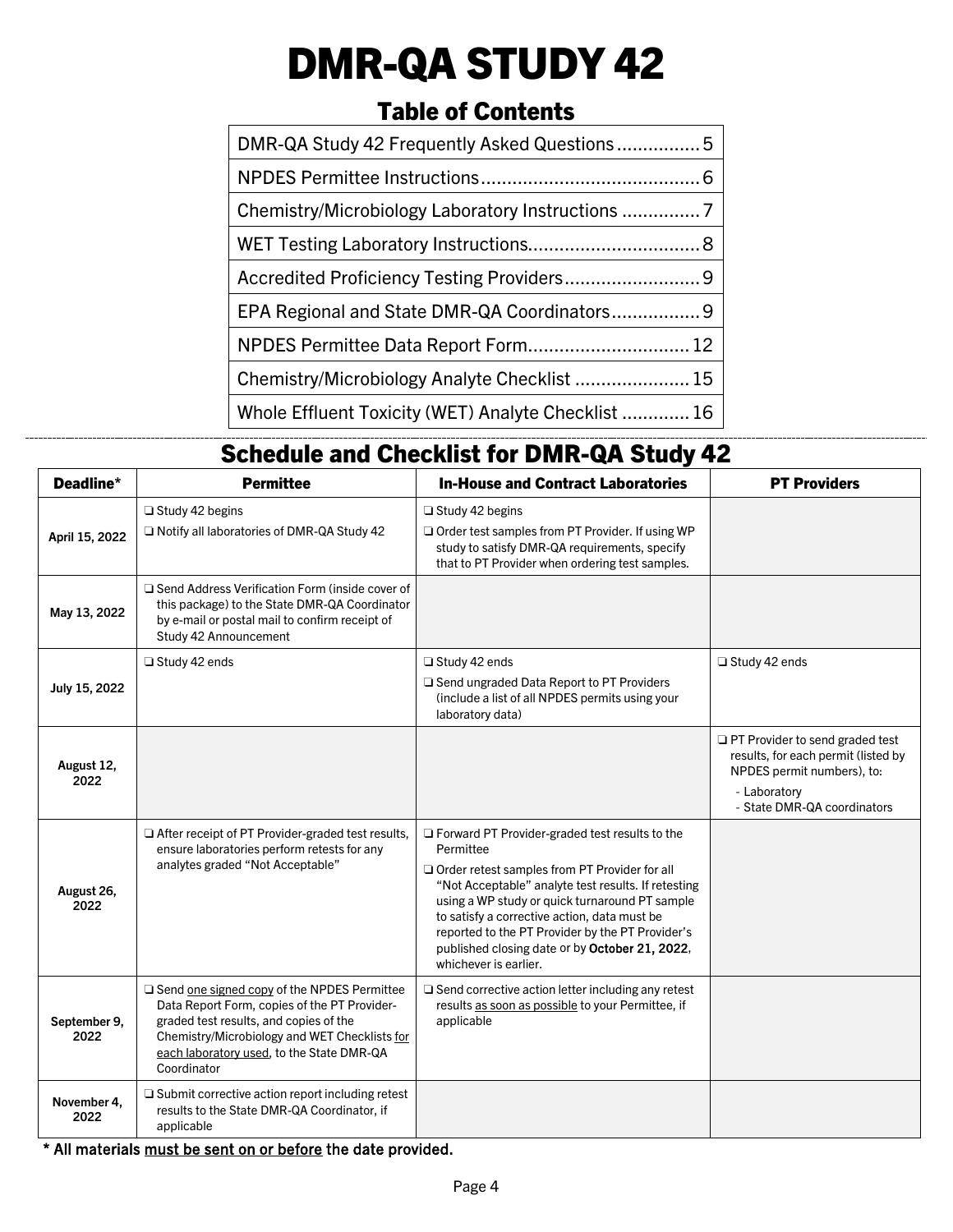## <span id="page-4-2"></span>DMR-QA Study 42 – Frequently Asked Questions

#### <span id="page-4-0"></span>Am I required to participate in this Discharge Monitoring Report - Quality Assurance (DMR-QA) Study?

NPDES major and select minor permit holders are required to participate in the DMR-QA studies. Be sure to verify the NPDES permit number on the front of this package or indicated in your e-mail. If you believe you received this study in error, contact your State DMR-QA Coordinator (pages [10](#page-9-0)[-11\)](#page-10-0). Some permit holders are not required to perform the DMR-QA study because they are located in a state that has a laboratory quality assurance program approved by EPA as a substitute for DMR-QA.<sup>[2](#page-4-1)</sup>

#### What is the purpose of this DMR-QA Study?

The purpose of DMR-QA Study 42 is to ensure the integrity of data submitted by the permittee for DMR reporting requirements and evaluate performance of the laboratories to analyze wastewater samples.

#### What laboratory tests are required under DMR-QA?

Permittees are responsible for having their laboratory(ies) test wastewater analytes that are both in their NPDES permit and included in Study 42. For required Whole Effluent Toxicity (WET) tests, permittees must participate even if the test conditions (e.g., temperature, time of acute test, synthetic seawater matrix, etc.) in the permit do not exactly match those in Study 42. Refer to "WET Testing Laboratory Instructions" (pag[e 8\)](#page-7-0) for more information.

#### How should laboratory personnel perform DMR-QA tests?

For all pollutant parameters, especially field test parameters (e.g., pH, residual chlorine), use the same personnel and equipment as required for NPDES permit compliance monitoring tests. Ensure your test methods and procedures follow 40 CFR part 136 regulations.

#### Where can laboratories get test samples?

Laboratories may order DMR-QA samples from a Proficiency Test (PT) Provider accredited by the American Association for Laboratory Accreditation or the ANSI National Accreditation Board. A list of accredited PT Providers is provided on page [9.](#page-8-1) 

#### What should permittees and laboratories do first?

Permittees must first confirm receipt of this package by May 13, 2022 to their State DMR-QA Coordinator (pages [10-](#page-9-0)[11\)](#page-10-0) via e-mail or postal mail. Permittees must also send a copy of the enclosed instructions/checklists to all in-house and contract laboratories. The permittee specifies on the checklist which analyses the laboratory will perform. See Permittee Instructions (page [6\)](#page-5-0) for more information. Upon receipt of instructions, laboratories must order samples from an accredited PT Provider (page [9\).](#page-8-1) This should be done early to allow sufficient time to perform the required analyses and send ungraded test results to the PT Provider prior to the close of DMR-QA Study 42 (July 15, 2022). See Laboratory Instructions (pages [7-](#page-6-0)[8\)](#page-7-0) for more information.

#### Can I use a Water Pollution (WP) Study to satisfy DMR-QA requirements?

Yes, permittees may use a WP study to satisfy some or all the DMR-QA requirements. However, only test results from WP studies closing between January 1 and July 15, 2022, will be accepted. See Permittee Instructions for more information (Step 5 on page 6).

#### What steps do I take after the proficiency testing?

After laboratories report their data to the PT Providers, the PT Provider issues a report to the laboratory and the State DMR-QA Coordinator indicating the test results were "Acceptable" or "Not Acceptable". The laboratory must then forward a copy of the graded report to the permittee. The permittee subsequently completes the checklists on pages [15](#page-14-0)[-16,](#page-15-0) indicating the laboratory's grade for each required analyte. One set of checklists must be used for each laboratory. The permittee must also fill out the NPDES Permittee Data Report Form (EPA Form 6400-01, pages [12](#page-11-0)[-13\)](#page-12-0) and submit a signed copy with the completed checklists and copies of the laboratory's graded reports to the State DMR-QA Coordinator by September 9, 2022.

#### What do I do if a laboratory receives a "Not Acceptable" test result?

If any graded test results are "Not Acceptable", the permittee must follow up with the laboratory to determine the cause of that test result and take corrective action to prevent future occurrences. The laboratory must order retesting samples, analyze them, and write a corrective action response for the permittee. The permittee then submits retest results and a corrective action report to the State DMR-QA Coordinator by November 4, 2022. Note: If the laboratory requires a retest to satisfy the corrective action, the laboratory must use a WP study or a quick turnaround PT sample. Data must be reported to the PT Provider by the PT Provider's published closing date or by October 21, 2022, whichever is earlier.

#### Where do I go for more information?

DMR-QA resources including fill-and-print forms are available at [https://www.epa.gov/compliance/discharge-monitoring-report-quality](https://www.epa.gov/compliance/discharge-monitoring-report-quality-assurance-study-program)[assurance-study-program.](https://www.epa.gov/compliance/discharge-monitoring-report-quality-assurance-study-program)

<span id="page-4-3"></span><span id="page-4-1"></span> $2$  As of April 1, 2022, permittees in the following states have laboratory quality assurance programs approved by EPA as a substitute for DMR-QA Study 42: California, Kansas, Kentucky, New Jersey, Nevada, North Carolina, Pennsylvania, South Carolina, Utah, Virginia, West Virginia, and Wisconsin.

Louisiana has an approved laboratory quality assurance program for commercial laboratories only. NPDES permittees in Arkansas, Maine, New Hampshire, and Oklahoma that are covered by their state laboratory accreditation program are also exempted from DMR-QA Study 42.

Laboratories in Arkansas, Maine, New Hampshire, and Oklahoma not fully certified by the state must perform DMR-QA studies. Check with your State DMR-QA Coordinator if you have questions about your state's waiver status.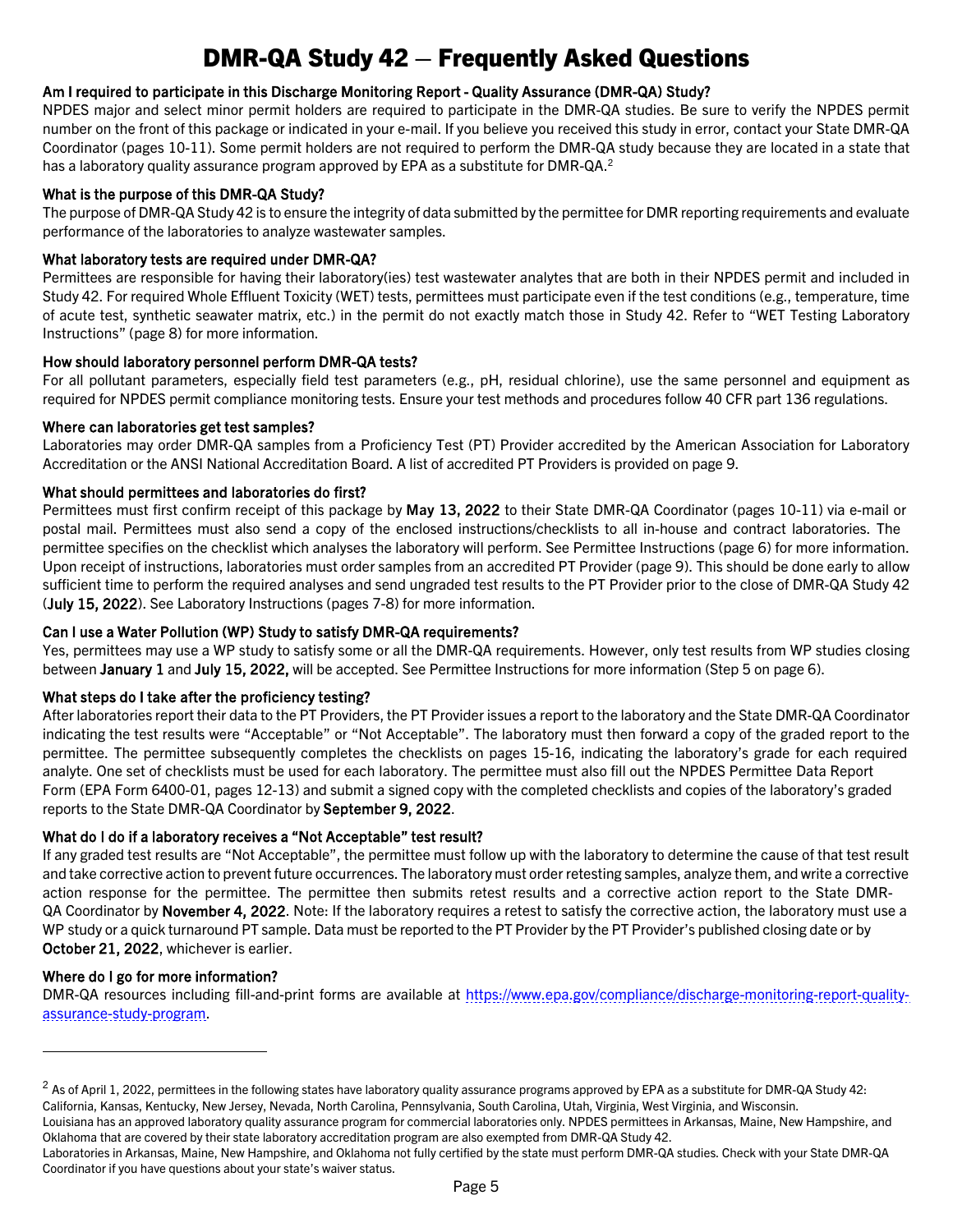## NPDES Permittee Instructions

- <span id="page-5-0"></span>1. Verify that your participation in DMR-QA Study 42 is required by confirming the NPDES permit number on the front of this package or in the e-mail announcement sent to you. If you believe you received this study in error or have questions about your exemption status, contact your State DMR-QA Coordinator (pages [10-](#page-9-0)[11\).](#page-10-0) Please refer to Footnot[e 2](#page-4-2) of the Frequently Asked Questions page (pag[e 5\)](#page-4-3) for a list of exempted states.
- 2. Follow the instructions on the DMR-QA Study 42 Important Notice (inside front cover of study package) and immediately confirm receipt of this package to your State DMR-QA Coordinator via postal mail or e-mail. You must submit your response no later than May 13, 2022. If your permit is inactive, please contact your State DMR-QA Coordinator immediately.
- 3. Send copies of these instructions to each contract and in-house laboratory, if applicable. Ensure DMR-QA samples are analyzed by the same laboratories that routinely perform analyses for your Discharge Monitoring Report (DMR) requirements. Indicate which tests the laboratory will perform by checking the appropriate boxes in the "Test Required" column in the enclosed tables (pages [15-](#page-14-0)[16\).](#page-15-0)
- 4. Ensure that each laboratory uses their U.S. EPA Laboratory Code on all reported test results. Make certain your laboratories understand and complete all requirements. Laboratories needing a new U.S. EPA Lab Code or wanting to confirm their existing U.S. EPA Lab Code, should contact their EPA Regional DMR-QA Coordinator listed on page [9.](#page-8-0) Submit all requests for lab codes at least one week before the DMR-QA Study 42 end date (July 15, 2022) or one week prior to the PT Provider's WP study due date to allow time for response.
- 5. Instruct your laboratory to order samples for analytes that are both in your permit and included in DMR-QA Study 42. Your in-house and contract laboratories must order PT samples from an accredited PT Provider (page [9\).](#page-8-1) Ensure your laboratory orders the samples early enough to allow time to perform the required analyses and send test results to the PT Provider prior to the close of DMR-QA Study 42 (July 15, 2022). Your laboratory should register your permit number with the PT Provider prior to July 15, 2022. Note: If your in-house or contract laboratory chooses to use a WP study to satisfy DMR-QA requirements, please inform the laboratory that all data must be reported to the PT Provider by the published WP study close date, even if it is prior to the DMR-QA deadline of July 15, 2022. WP studies are only valid for DMR-QA Study 42 if the WP study meets the following requirements:
	- a. Samples are offered by an accredited PT Provider (page [9\).](#page-8-1)
	- b. The WP study closed between January 1, 2022, and July 15, 2022.
	- c. The PT Provider shows the WP test results from each of the permittee's regulated analytes on the DMR-QA reporting form.
- 6. Permittees are responsible for ensuring that laboratories submit data on the permittee's behalf to the PT Provider by the end of DMR-QA Study 42 (July 15, 2022). Laboratories must send ungraded data to the same PT Provider that provided the samples to the laboratory. By August 12, 2022, PT Provider-graded test results will be sent back to the laboratories. Permittees will not receive graded reports directly from PT Providers unless they are an in-house laboratory. Note: Permittees are not required to report ungraded data to the PT Provider on their laboratories' behalf nor should permittees send ungraded data to their State DMR-QA Coordinator.
- 7. Permittees must require laboratories to forward the PT Provider-graded test results to them by **August 26, 2022**. Using these graded test results, permittees must fill out the Chemistry/Microbiology Analyte and WET Analyte checklists (pages [15](#page-14-0)[-16\)](#page-15-0) for each laboratory, indicating the analyte tests performed by the laboratory and whether the test result was "Acceptable" or "Not Acceptable". Make sure the appropriate NPDES permit number and U.S. EPA Lab Code are on each checklist. If you use more than one laboratory, you must use a separate checklist for each laboratory. If a laboratory reports more than one test method to you for any single analyte, you must use a separate checklist for each test method reported.
- 8. Follow the directions on the "NPDES Permittee Data Report Form" (Form 6400-01, pages [12-](#page-11-0)[14\)](#page-13-0) and complete the information. You may use a "fill and print" form available at: [https://www.epa.gov/compliance/discharge-monitoring-report-quality-assurance-study-program.](https://www.epa.gov/compliance/discharge-monitoring-report-quality-assurance-study-program) By September 9, 2022, you must send a copy of the signed Form 6400-01, graded test results, and completed checklists from step 7 for each of your permits to the State DMR-QA Coordinator.
	- a. However, if you (the Permittee) have verified that the PT Provider's graded test results have been transmitted to the State DMR-QA Coordinator, you are only required to submit the signed Form 6400-01 and the applicable checklists to the State DMR-QA Coordinator. In this situation, the laboratory should provide a list of its permittees' NPDES permit numbers associated with each required analyte to the PT Provider prior to the close of DMR-QA Study 42 or the WP study. Check with your laboratory to determine whether the PT Provider is sending the graded data directly to the State DMR-QA Coordinator.
	- b. Permittees must maintain a copy of the completed NPDES Permittee Data Report Form, checklists, and graded laboratory results as a record for at least three (3) years.
- 9. After receiving the PT Provider-graded test results, permittees must consult with the laboratory and investigate any discrepancies or "Not Acceptable" evaluations reported by the PT Provider. Permittees must identify and report to the State DMR-QA Coordinator the causes of any discrepancies and the analytical system changes required to correct the discrepancies. If the laboratory requires a retest to satisfy the corrective action, the laboratory must use a WP study or a quick turnaround PT sample; data must be reported to the PT Provider by the PT Provider's published closing date or by October 21, 2022, whichever is earlier. Laboratories must order retesting samples by August 26, 2022, for any "Not Acceptable" results and perform the retests as soon as possible. The corrective action report should include results from any retest/verification analysis performed and must be sent to the State DMR-QA Coordinator on or before November 4, 2022.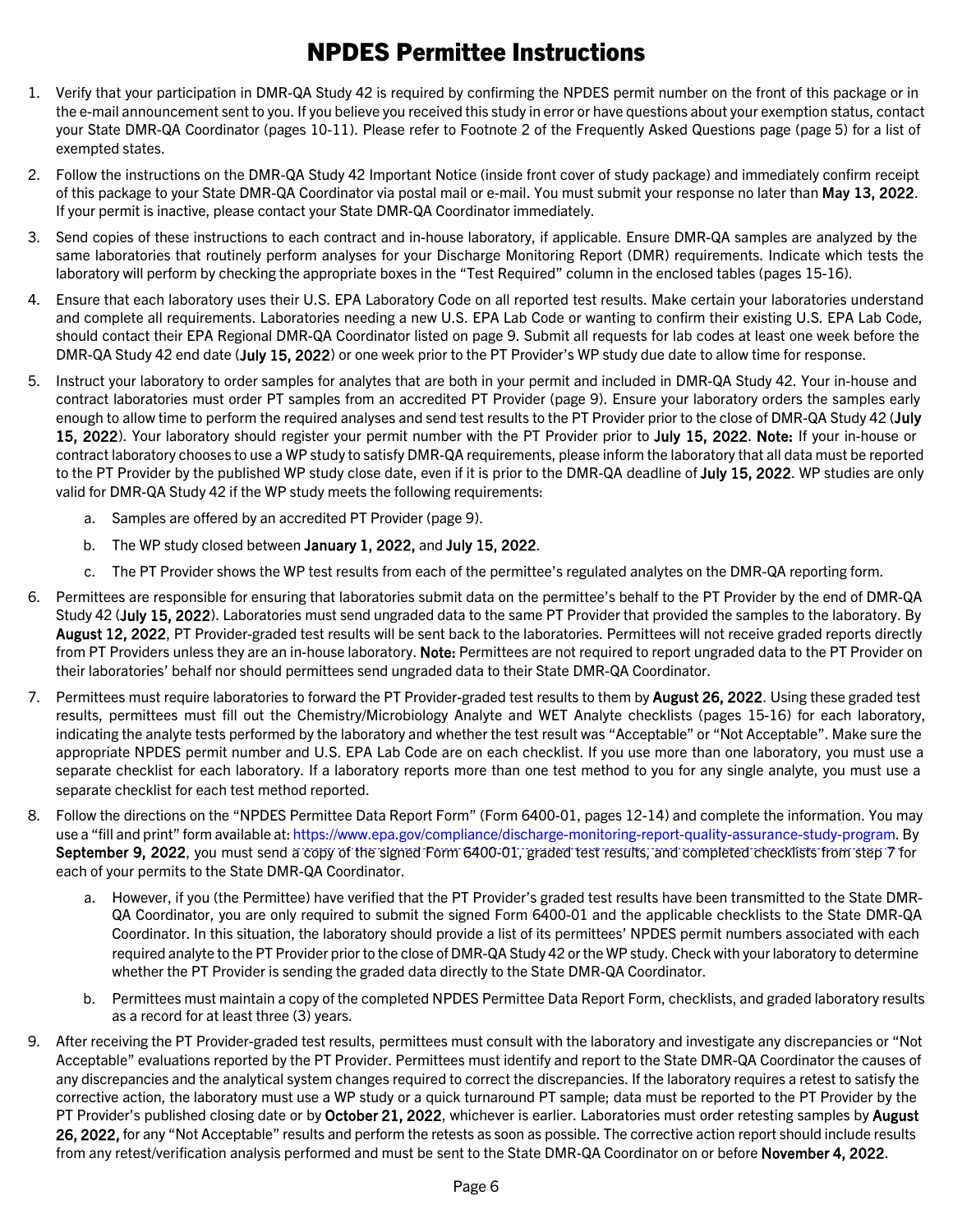## Chemistry/Microbiology Laboratory Instructions

<span id="page-6-0"></span>Your laboratory is designated to participate in DMR-QA Study 42 by a NPDES permittee because the permittee uses or plans to use your laboratory to perform chemistry/microbiology analyses to satisfy their NPDES permit requirements during 2022. For measurements of all pollutant parameters, especially field test parameters (pH, residual chlorine, etc.), use the same personnel and equipment as required for NPDES compliance monitoring analyses. Please ensure that your test methods/procedures follow 40 CFR part 136 regulations. Please note that for low level mercury, the concentration range is 20 - 100 ng/L (20 - 100 parts per trillion) and for low level total residual chlorine, the concentration range is 75 - 250 µg/L (75 - 250 parts per billion). If you have questions about whether you should perform the test using the normal or the low-level mercury and/or low-level total residual chlorine concentration, contact your State DMR-QA Coordinator.

- 1. Each permittee for whom you analyze or provide data in 2022 will determine which analyses you must perform by checking the appropriate boxes on the enclosed "Chemistry/Microbiology Analyte Checklist" (page [15\)](#page-14-0).
- 2. Order DMR-QA Study 42 chemistry and microbiology samples from one of the Proficiency Test (PT) Providers (pag[e 9\)](#page-8-1). Be sure to allow yourself enough time to perform the analyses before the closing date of DMR-QA Study 42 (July 15, 2022). Maintain a copy of all completed order forms for your records.

#### Note: You may be able to utilize the test results from a Water Pollution (WP) study to meet the requirements of DMR-QA Study 42, if all the following conditions are met:

- a. Samples are offered by an accredited PT Provider (page [9\)](#page-8-1).
- b. The WP study closes between January 1, 2022, and July 15, 2022.
- c. The PT Provider shows the WP study results of each permittee's regulated analytes on the DMR-QA reporting form.
- 3. Each reported value must be produced from a single analytical run using the analytical system that routinely performs these analyses to produce compliance monitoring data required under your permittee's NPDES permit. Your results must not be compared with results from other independent analyses conducted by you or any other laboratory before reporting your test results to the PT Provider.
- 4. Record your ungraded analytical data and your EPA Lab Code on the Data Reporting Forms that you received with your test samples. Be sure to follow the PT Provider's instructions and deadlines that you received with these samples.
- 5. You are required to use the EPA-assigned Lab Code on all reported test results. If you need a new EPA Lab Code or need to verify your existing EPA Lab Code, please contact your EPA Regional DMR-QA Coordinator (see contact information on page [9\)](#page-8-0).
- 6. Send the data requested by each of your permittees to the PT Provider for grading. You must send data to the same PT Provider that sent you the test samples. Make sure you provide the DMR-QA Study 42 or WP study results to the PT Provider by July 15, 2022. If you choose to use a WP study, you must report all data to the PT Provider by the PT Provider's published WP study close date, even if it is prior to the DMR-QA deadline of July 15, 2022. Notify the PT Provider that the WP study is being used to satisfy DMR-QA Study 42 requirements and send them copies of the analyte checklist(s) if you are reporting via hard copy.
- 7. The PT Provider will grade your analyses and send the graded test results to you by August 12, 2022. If the PT Provider is submitting graded test results sorted by permit number to the State DMR-QA Coordinator, then you should register your permittees' permit numbers associated with each required analyte with the PT Provider prior to the close of DMR-QA Study 42 or the WP study. Forward the graded test results of the analytes to the permittee by August 26, 2022, so the permittee can fill out the analyte checklist on page [15.](#page-14-0)
- 8. If any graded test results are "Not Acceptable", laboratories should coordinate with the permittee to determine the cause of that test result and identify corrective action to prevent future occurrences. If the laboratory requires a retest to satisfy the corrective action, the laboratory must use a WP study or a quick-turnaround PT sample; data must be reported to the PT Provider by the PT Provider's published closing date or by October 21, 2022, whichever is earlier. Laboratories must order retest samples for "Not Acceptable" analyte test results by August 26, 2022. The corrective action report and graded retest results must be forwarded to the permittee as soon as possible, for the permittee is required to submit a completed corrective action report to their state DMR-QA coordinator by November 4, 2022.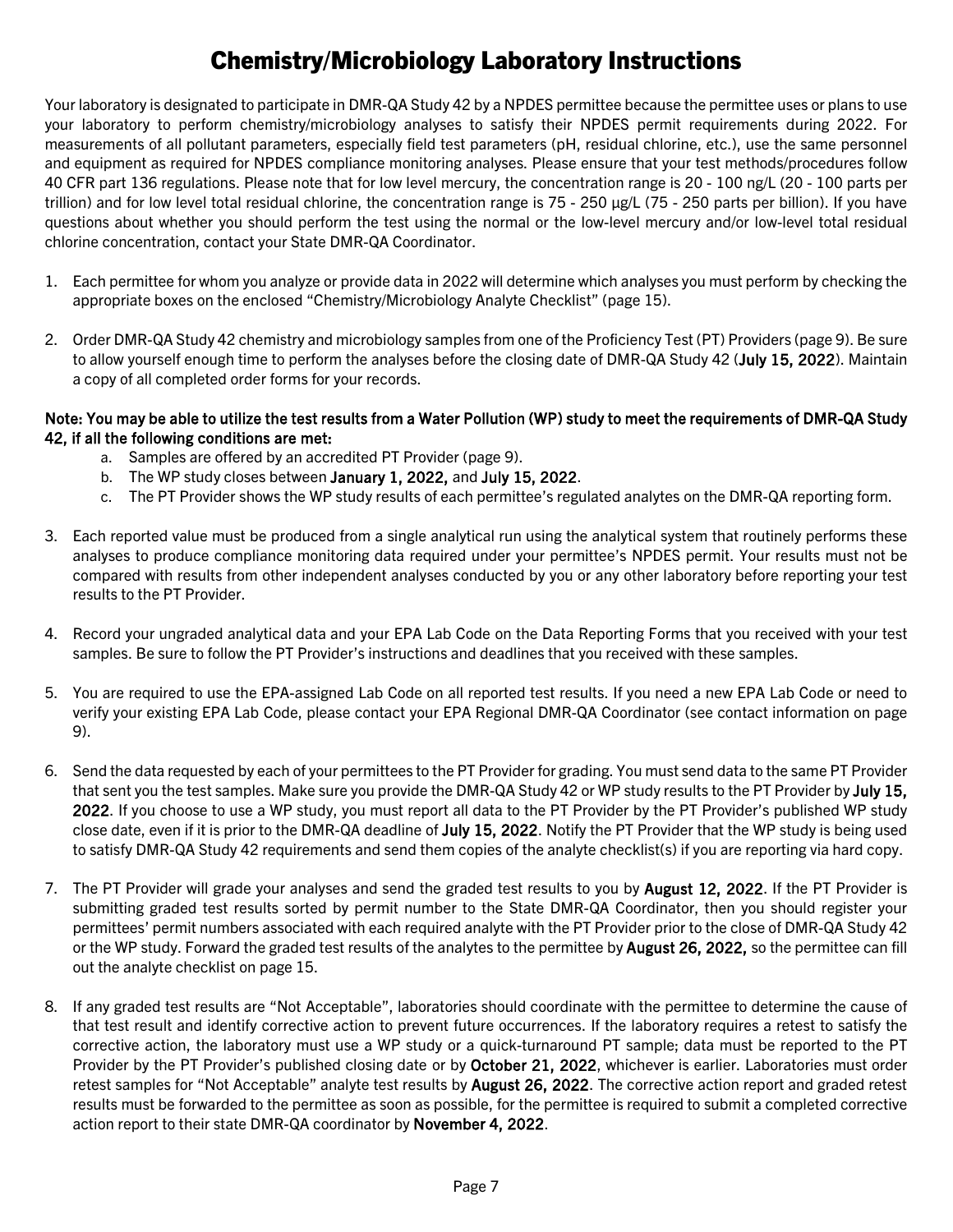## WET Testing Laboratory Instructions

<span id="page-7-0"></span>Your laboratory is designated to participate in DMR-QA Study 42 by a NPDES permittee because the permittee uses or plans to use your laboratory to perform Whole Effluent Toxicity (WET) analyses during 2022. For all analytes, use the same personnel and equipment as required for NPDES permit compliance monitoring analyses. Labs should ensure that WET test methods/procedures follow instructions from your PT Provider and EPA's WET test manuals referenced below, which include both EPA's promulgated WET test methods at 40 CFR part 136 and EPA's recommended short-term chronic marine West Coast WET test methods (1995).

1. The permittee(s) determine which analyses you will perform by checking the appropriate boxes on the enclosed WET Analyte checklist (page [16\)](#page-15-0). Labs should ensure that the permittee has selected the test organism(s), test conditions, and testing requirements that most closely resemble those required by the permit for which you are supplying test results. Use the guidelines immediately below and the table on page [16](#page-15-0) to select the proper WET tests.

#### Guidelines for Choosing the Correct WET Test Organism/Conditions/Test Endpoint(s):

- Laboratories should only report one test endpoint for each DMR-QA WET test code required.
- For laboratory performance quality assurance purposes only, the point estimation techniques that produce test endpoints such as the Inhibiting Concentration 25% (IC25) are the preferred statistical approach used for calculating test endpoints for effluent chronic toxicity tests. However, laboratories should choose the statistical approach that allows calculation of the test endpoint(s) required by the NPDES permit and are used for routine permit compliance tests. For example, if the permit specifies a No Observable Effect Concentration (NOEC) test endpoint for Survival and it is reported regularly on DMRs, this test endpoint may be reported for DMR-QA.
- If the permit requires WET testing with the Fathead minnow *(Pimephales promelas)*, *Ceriodaphnia dubia, Daphnia magna, Daphnia pulex, Americamysis bahia (Mysidopsis bahia)*, Inland silverside (*Menidia beryllina*) or Sheepshead minnow (*Cyprinodon variegatus*), the laboratory must test with those test organisms listed in each permit using the test conditions, including temperature, defined in the WET Test Codes.
- If the permit's WET testing conditions for *Ceriodaphnia dubia* specify 48-hr acute static renewal testing, then conduct this test using the static non-renewal conditions specified in WET Test Codes 19 and 20.
- If the permit's WET testing conditions for *Daphnia magna* and *Daphnia pulex* specify 48-hr acute static renewal testing, then conduct this test using the static non-renewal conditions specified in WET Test Codes 32 and 38.
- If the permit's WET testing conditions require 24-, 48-, or 96-hr acute testing using any of the test organisms included in Study 42, use the 48-hr acute test conditions specified in the WET Test Codes.
- If the permit requires 20°C acute testing for any test organisms included in Study 42, use 25°C acute test conditions specified in the WET Test Codes.
- 2. Order DMR-QA toxicity samples from an accredited PT Provider (pag[e 9\)](#page-8-1). Allow yourself enough time to perform the analyses before the closing date of DMR-QA Study 42 (July 15, 2022). Maintain a copy of all completed order forms for your records.
- 3. Each reported value must be produced from a single analytical run using the analytical system that routinely performs these analyses to produce compliance monitoring data required under your permittee's NPDES permit. Your results must not be compared with results from other independent analyses conducted by you or any other laboratory before reporting your test results to the PT Provider.
- 4. Record your ungraded analytical data and EPA Lab Code on the Data Report Form received with your samples. Be sure to follow the PT Provider's instructions and deadlines that you received with the samples. You must use the EPA-assigned Lab Code on all reported test results. If you need a new EPA Lab Code or need to verify your current code, contact your EPA Regional DMR-QA Coordinator (page [9\)](#page-8-0).
- 5. Send the ungraded data requested by each of your permittees to the PT Provider for grading. You must send it to the same PT Provider that sent you the test samples. Make sure you provide the DMR-QA Study 42 study results by July 15, 2022.
- 6. The PT Provider will grade your test results and send them to you by **August 12, 2022**. If the PT Provider is submitting graded test results sorted by permit number to the State DMR-QA Coordinator, then you should register your permittees' permit numbers associated with each required analyte with the PT Provider prior to the close of DMR-QA Study 42 or the WP study. Forward the graded test results of the analytes to the permittee by August 26, 2022, so the permittee can fill out the analyte checklist on page [16.](#page-15-0)
- 7. If any graded test results are "Not Acceptable", laboratories should coordinate with the permittee to determine the cause of the result and identify corrective action to prevent future occurrences. If the laboratory requires a retest to satisfy the corrective action, the laboratory must use a WP study or a quick turnaround PT sample; data must be reported to the PT Provider by their published closing date or by October 21, 2022, whichever is earlier. Laboratories must order retest samples for "Not Acceptable" analyte test results by **August 26, 2022**. The corrective action report and graded retest results must be forwarded to the permittee as soon as possible, for the permittee is required to submit a completed corrective action report to their state DMR-QA coordinator by November 4, 2022.

#### Reference Manuals: (se[e https://www.epa.gov/cwa-methods/whole-effluent-toxicity-methods\)](https://www.epa.gov/cwa-methods/whole-effluent-toxicity-methods)

- 1. *Methods for Measuring the Acute Toxicity of Effluents to Freshwater and Marine Organisms, Fifth Edition*, October 2002. U.S. Environmental Protection Agency, Office of Water, Washington, DC, EPA 821-R-02-012.
- 2. *Short-term Methods for Estimating the Chronic Toxicity of Effluents and Receiving Waters to Freshwater Organisms, Fourth Edition*, October 2002. U.S. Environmental Protection Agency, Office of Water, Washington, DC, EPA 821-R-02-013.
- 3. *Short-term Methods for Estimating the Chronic Toxicity of Effluents and Receiving Waters to Marine and Estuarine Organisms*, *Third Edition*, October 2002. U.S. Environmental Protection Agency, Office of Water, Washington, DC, EPA 821-R-02-014.
- 4. Method Guidance and Recommendations for Whole Effluent Toxicity (WET) Testing (40 CFR Part 136). July 2000. U.S. Environmental Protection Agency, Office of Water, Washington, DC, EPA-821-B -00-004.
- 5. *Short-term Methods for Estimating the Chronic Toxicity of Effluents and Receiving Waters to West Coast Marine and Estuarine Organisms*, *1st Ed*., 1995, U.S. Environmental Protection Agency, Office of Research and Development, Cincinnati, OH, EPA/600/R-95/136. [https://cfpub.epa.gov/si/si\\_public\\_record\\_report.cfm?dirEntryId=46584.](https://cfpub.epa.gov/si/si_public_record_report.cfm?dirEntryId=46584)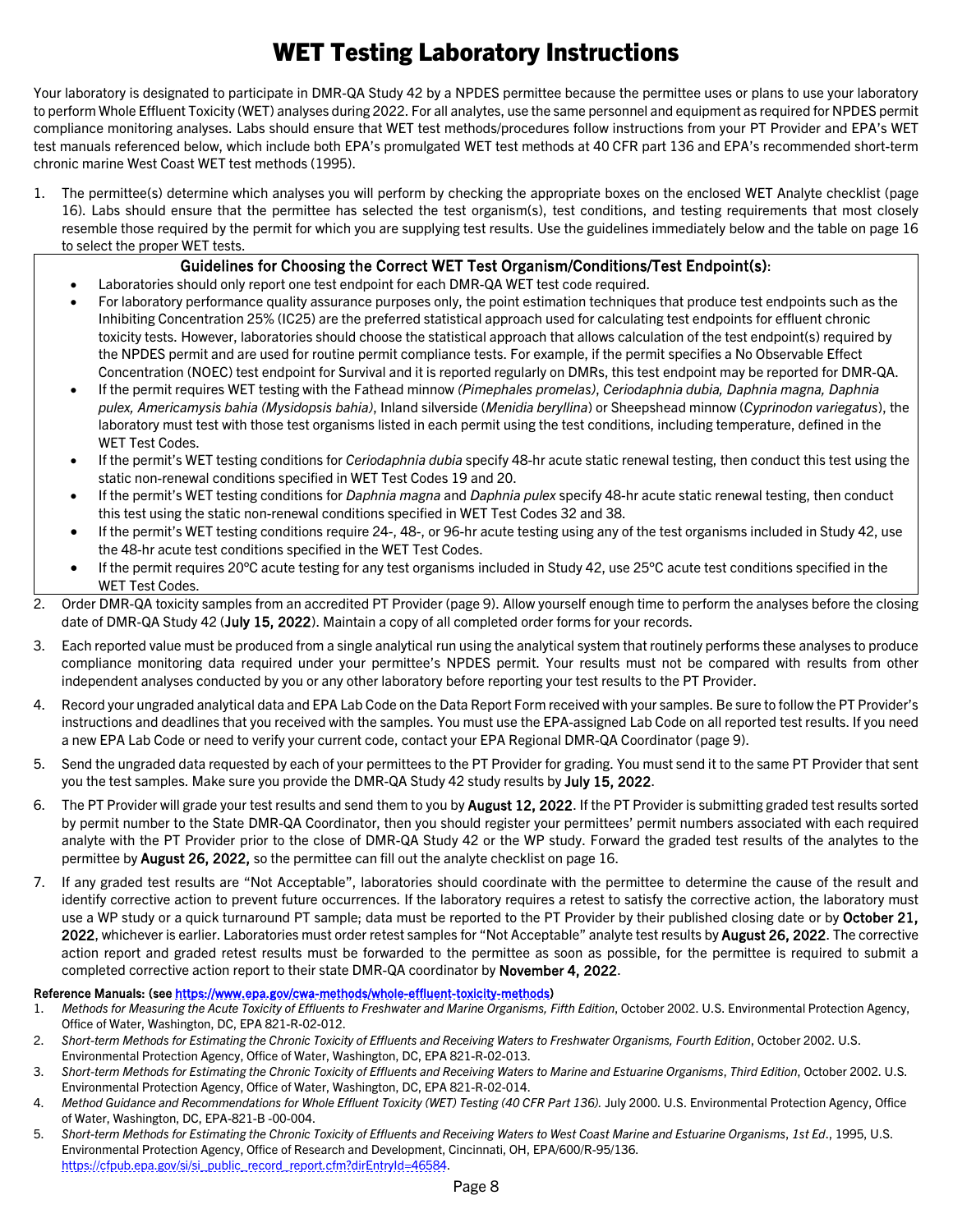## Accredited Proficiency Testing Providers

<span id="page-8-1"></span>The following Proficiency Test (PT) Providers are accredited by the American Association for Laboratory Accreditation (A2LA) or the ANSI National Accreditation Board (ANAB). A2LA and ANAB have each been designated a Proficiency Testing Oversight Body/Proficiency Testing Provider Accreditor by The NELAC Institute (TNI). Find the following PT Providers on the internet at: [http://www.nelac](http://www.nelac-institute.org/content/NEPTP/ptproviders.php)[institute.org/content/NEPTP/ptproviders.php.](http://www.nelac-institute.org/content/NEPTP/ptproviders.php)

| <b>NELAC-Accredited Provider</b>                                 | Chem | <b>Micro</b> | <b>WET</b> |
|------------------------------------------------------------------|------|--------------|------------|
| Absolute Standards, Inc., Hamden, CT                             |      |              |            |
| Mr. Stephen Arpie (203) 281-2917 or (800) 368-1131               |      |              |            |
| stephen@absolutestandards.com<br>www.absolutestandards.com       |      |              |            |
| Advanced Analytical Solutions, LLC, Parkersburg, WV              |      |              |            |
| Fred Anderson (304) 485-6325                                     |      |              |            |
| Fred@advancedga.com<br>www.advancedqa.com                        |      |              |            |
| Environmental Resource Associates (ERA),                         |      |              |            |
| Golden, CO (800) 372-0122                                        |      |              |            |
| interlabgroup@eragc.com, info@eragc.com<br>www.eragc.com         |      |              |            |
| MilliporeSigma, Laramie, WY                                      |      |              |            |
| (800) 576-5690                                                   |      |              |            |
| PTService@milliporesigma.com<br>www.sigmaaldrich.com/pt          |      |              |            |
| New York State Department of Health Wadsworth Center, Albany, NY |      |              |            |
| Amy C. DeMarco (518) 473-1398                                    |      |              |            |
| www.wadsworth.org/programs/ehs/pt<br>dehspt@health.ny.gov        |      |              |            |
| NSI Lab Solutions, Raleigh, NC                                   |      |              |            |
| Mr. Mark Hammersla (800) 234-7837                                |      |              |            |
| mark.hammersla@nsilabsolutions.com<br>www.nsilabsolutions.com    |      |              |            |
| Phenova Inc., Golden, CO                                         |      |              |            |
| (866) 942-2978                                                   |      |              |            |
| <u>info@phenova.com</u><br>www.phenova.com                       |      |              |            |

#### <span id="page-8-0"></span>EPA Region 1

(CT, MA, ME, NH, RI, VT) Bhavita Patel U.S. EPA Region 1 LSASD/LQAB 11 Technology Drive North Chelmsford, MA 01863-2431 (617) 918-8322 [Patel.Bhavita@epa.gov](mailto:Patel.Bhavita@epa.gov)

EPA Region 2 (NJ, NY, PR, VI) Lampros E. Bourodimos, PhD, PE U.S. EPA Region II LSASD/MAB/MOS 2890 Woodbridge Ave (MS 220) Edison, NJ 08837 (732) 321-6704 [Bourodimos.Lampros@epa.gov](mailto:Bourodimos.Lampros@epa.gov)

EPA Region 3 (DC, DE, MD, PA, VA, WV) Peter Gold U.S. EPA Region III ECAD/WB/NPDES 1650 Arch St (3ED32) Philadelphia, PA 19103 (215) 814-5236 [Gold.Peter@epa.gov](mailto:Gold.Peter@epa.gov)

## EPA Regional DMR-QA Coordinators

#### EPA Region 4

(AL, FL, GA, KY, MS, NC, SC, TN) Jeffrey Wilmoth U.S. EPA Region IV LSASD/QAPSB/QAS 980 College Station Rd Athens, GA 30605-2720 (706) 355-8623 [Wilmoth.Jeffrey@epa.gov](mailto:Wilmoth.Jeffrey@epa.gov)

#### EPA Region 5 (IL, IN, MI, MN, OH, WI) Kenneth Gunter U.S. EPA Region V ECAD/WECAB/WS1 77 W. Jackson Blvd (ECW-15J) Chicago, IL 60604 (312) 353-9076 [Gunter.Kenneth@epa.gov](mailto:Gunter.Kenneth@epa.gov)

EPA Region 6 (AR, LA, NM, OK, TX) Magda Dallemagne U.S. EPA Region VI ECAD/WTREB/WRS 1201 Elm St, Suite 500 (ECDWR) Dallas, TX 75270 (214) 665-7396 [Dallemagne.Magdeleine@epa.gov](mailto:Dallemagne.Magdeleine@epa.gov)

#### EPA Region 7 (IA, KS, MO, NE) Peggy Mnich U.S. EPA Region VII ECAD/WB 11201 Renner Blvd Lenexa, KS 66219 (913) 551-7075 [Mnich.Margaret@epa.gov](mailto:Mnich.Margaret@epa.gov)

#### EPA Region 8 (CO, MT, ND, SD, UT. WY) Lisa-kay Prideaux U.S. EPA Region VIII ECAD/WEB/NWES 10 West 15th Street (8MO) Helena, MT 59626 (406) 457-5022 [Prideaux.Lisa](mailto:Prideaux.LisaKay@epa.gov)kay@epa.gov

#### EPA Region 9

(AS, AZ, CA, GU, HI, MP, MW, NN, NV) Adam Howell U.S. EPA Region IX ECAD/WB/WS1 75 Hawthorne St (ENF-3-1) San Francisco, CA 94105 (415) 972-4248 [Howell.Adam@epa.gov](mailto:Howell.Adam@epa.gov)

EPA Region 10 (AK, ID, OR, WA) Brian Levo U.S. EPA Region X ECAD/WEFB/SWES 1200 Sixth Ave Seattle, WA 98101 (206) 553-1816 [Levo.Brian@epa.gov](mailto:Levo.Brian@epa.gov)

Trying to find your State DMR-QA Coordinator? Turn to pages 10 and 11  $\rightarrow$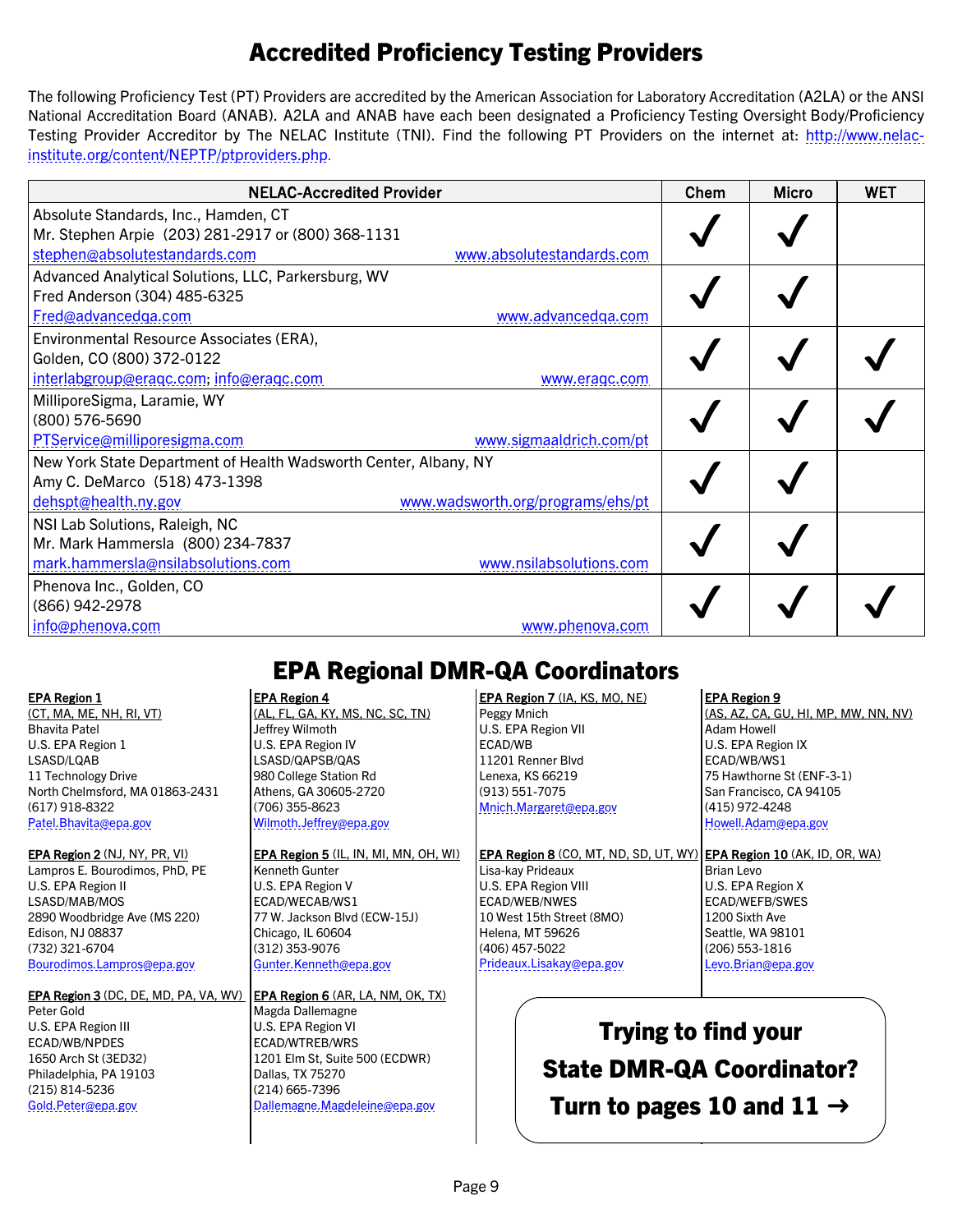#### <span id="page-9-0"></span>Alabama

Sharon Moses Alabama DEM 1350 Coliseum Boulevard Montgomery, AL 36110 (334) 394-4355 [smoses@adem.alabama.gov](mailto:smoses@adem.alabama.gov)

#### Alaska

John Clark Alaska DEC - Division of Water 555 Cordova St Anchorage, AK 99501-2617 (907) 269-3066 [john.clark@alaska.gov](mailto:john.clark@alaska.gov)

#### American Samoa

Adam Howell U.S. EPA Region IX ECAD/WB/WS1 75 Hawthorne St (ENF-3-1) San Francisco, CA 94105 (415) 972-4248 [Howell.Adam@epa.gov](mailto:Howell.Adam@epa.gov)

#### Arizona

Michael Tenczar AZPDES Individual Permits Unit Arizona Dept of Environmental Quality 1110 W. Washington St Phoenix, AZ 85007 (602) 771-4623 [Tenczar.Mike@azdeq.gov](mailto:Tenczar.Mike@azdeq.gov)

#### Arkansas\*

Yvette Wilkins Arkansas Department of Energy and Environment 5301 Northshore Drive North Little Rock, AR 72118 (501) 682-0637 waterlab[@adeq.state.ar.us](mailto:waterlab@adeq.state.ar.us)

#### California\*

Andrew Hamilton Office of Information Mgmt & Analysis State Water Resources Control Board 1001 I Street, 16-39D Sacramento, CA 95814 (916) 341-5583

[QualityAssurance@waterboards.ca.gov](mailto:QualityAssurance@waterboards.ca.gov)

#### Colorado

Jocelyn Brink Colorado Dept. of Public Health and Environment Water Quality Control Division-CWE-B2 4300 S Cherry Creek Drive South Denver, CO 80246 (720) 507-4518 jocelyn.brink[@state.co.us](mailto:jocelyn.brink@state.co.us)

#### Connecticut

Susan Unger Connecticut DEEP Bureau of Materials Management and Compliance Assurance 79 Elm Street Hartford, CT 06106 (860) 424-3286 [susan.unger@ct.gov](mailto:susan.unger@ct.gov)

## State DMR-QA Coordinators

#### Delaware

Nicole Smith Delaware DNREC - Division of Water Surface Water Discharges Section 89 Kings Hwy - R and R Building Dover, DE 19901 (302) 739-9946

### [nicole.smith@state.de.us](mailto:nicole.smith@state.de.us)

#### District of Columbia

Joshua Rodriguez District of Columbia Department of Environment - Water Quality Division 1200 First Street NE, 5th Floor Washington, DC 20002 (202) 535-2226 [joshua.rodriguez@dc.gov](mailto:joshua.rodriguez@dc.gov)

#### Florida

William Joyner U.S. EPA Region IV, ECAD/WEB/WES 61 Forsyth St SW, MC-9T25 Atlanta, GA 30303-8960 (404) 562-8795 [Joyner.William@epa.gov](mailto:Joyner.William@epa.gov)

Georgia Sam Wright Georgia DNR Environmental Protection Division Watershed Protection Branch 2 MLK Jr. Dr., S.W., Suite 1152 East Atlanta, GA 30334 (470) 524-1643 [Samuel.Wright@dnr.ga.gov](mailto:Samuel.Wright@dnr.ga.gov)

#### Guam

Maricar Quezon Water Pollution Control Program Guam EPA P.O. Box 22439 Barrigada, GU 96921 (671) 475-1601 [maricar.quezon@epa.guam.gov](mailto:maricar.quezon@epa.guam.gov)

#### Hawaii

Randee Tubal Hawaii Department of Health Clean Water Branch 2827 Waimano Home Road, Room 225 Pearl City, HI 96782 (808) 586-4309 Randee.Tubal[@doh.hawaii.gov](mailto:Randee.Tubal@doh.hawaii.gov)

#### Idaho

Brian Levo U.S. EPA Region X ECAD/WEFB/SWES 1200 Sixth Ave Seattle, WA 98101 (206) 553-1816 [Levo.Brian@epa.gov](mailto:Levo.Brian@epa.gov)

#### Illinois

Michelle Rousey Illinois EPA Bureau of Water 1021 North Grand Avenue East P.O. Box 19276 (Mail Code 15) Springfield, IL 62794-9276 (217) 785-3944 [michelle.rousey@illinois.gov](mailto:michelle.rousey@illinois.gov)

#### Indiana

Becky Ruark Indiana DEM/Office of Water Quality 100 North Senate Avenue MC 65-42, IGCN N1255 Indianapolis, IN 46204-2251 (317) 691-1909 [DMRQA@idem.in.gov](mailto:DMRQA@idem.in.gov)

#### Iowa

Peggy Mnich U.S. EPA Region VII, ECAD/WB 11201 Renner Blvd Lenexa, KS 66219 (913) 551-7075 [Mnich.Margaret@epa.gov](mailto:Mnich.Margaret@epa.gov)

#### Kansas\*

Paul Harrison Kansas Dept. of Health & Environment Kansas Health and Environmental Laboratories 6810 SE Dwight Street Topeka, KS 66620 (785) 296-6198 [paul.harrison@ks.gov](mailto:paul.harrison@ks.gov)

#### Kentucky\*

Patrick J. Garrity Laboratory Certification Officer Kentucky DEP - Division of Water 300 Sower Blvd, 3rd Floor Frankfort, KY 40601 (502) 782-6954 [patrick.garrity@ky.gov](mailto:patrick.garrity@ky.gov)

#### Louisiana\*

Sandy Coon Louisiana DEQ Office of Environmental Compliance P.O. Box 4312 Baton Rouge, LA 70821-4312 (225) 219-3614 [sandy.coon@la.gov](mailto:sandy.coon@la.gov)

#### Maine\*

Brett Goodrich Maine Dept. of Environmental Protection Division of Water Quality Management 17 State House Station Augusta, ME 04333 (207) 287-9034 [brett.a.goodrich@maine.gov](mailto:brett.a.goodrich@maine.gov)

#### **Maryland**

Ron Wicks Maryland Dept. of the Environment Water Management Administration Compliance Program 1800 Washington Blvd, Suite 420 Baltimore, MD 21230 (410) 537-3607 [ron.wicks@maryland.gov](mailto:ron.wicks@maryland.gov)

#### Massachusetts

Ping Yee Massachusetts DEP/Boston Office 1 Winter Street, 5th Floor Boston, MA 02108 (617) 292-5769 [ping.yee@mass.gov](mailto:ping.yee@mass.gov)

#### Michigan

Chris Veldkamp Michigan EGLE Water Resources Division State of Michigan Building 350 Ottawa Ave NW, Unit 10 Grand Rapids, MI 49503 (616) 401-1556 [veldkampc@michigan.gov](mailto:veldkampc@michigan.gov)

#### **Minnesota**

Sarah Yost Minnesota Pollution Control Agency Environmental Outcomes Division 520 Lafayette Road St. Paul, MN 55155 (651) 757-2810 [DMRQA.pca@state.mn.us](mailto:DMRQA.pca@state.mn.us)

#### **Mississippi**

Erica Scarbrough Mississippi DEQ Office of Pollution Control 1542 Old Whitfield Road Pearl, MS 39208 (601) 961-5778 [escarbrough@mdeq.ms.gov](mailto:escarbrough@mdeq.ms.gov)

#### Missouri

Peggy Mnich U.S. EPA Region VII, ECAD/WB 11201 Renner Blvd Lenexa, KS 66219 (913) 551-7075 [Mnich.Margaret@epa.gov](mailto:Mnich.Margaret@epa.gov)

#### Montana

Gina Self Montana DEQ Water Protection Bureau P.O. Box 200901 Helena, MT 59620-0901 (406) 444-5388 [GSelf@mt.gov](mailto:GSelf@mt.gov)

#### Nebraska

Reuel Anderson Nebraska Department of Environment and Energy Water Quality Division P.O. Box 98922 Lincoln, NE 68509 (402) 471-1367 [reuel.anderson@nebraska.gov](mailto:reuel.anderson@nebraska.gov)

#### Nevada\*

Donald E. LaFara Bureau of Safe Drinking Water Nevada Division of Environmental **Protection** 901 S. Stewart Street, Suite 4001 Carson City, NV 89701 (775) 687-9491 [dlafara@ndep.nv.gov](mailto:dlafara@ndep.nv.gov)

(List continues next page  $\rightarrow$ )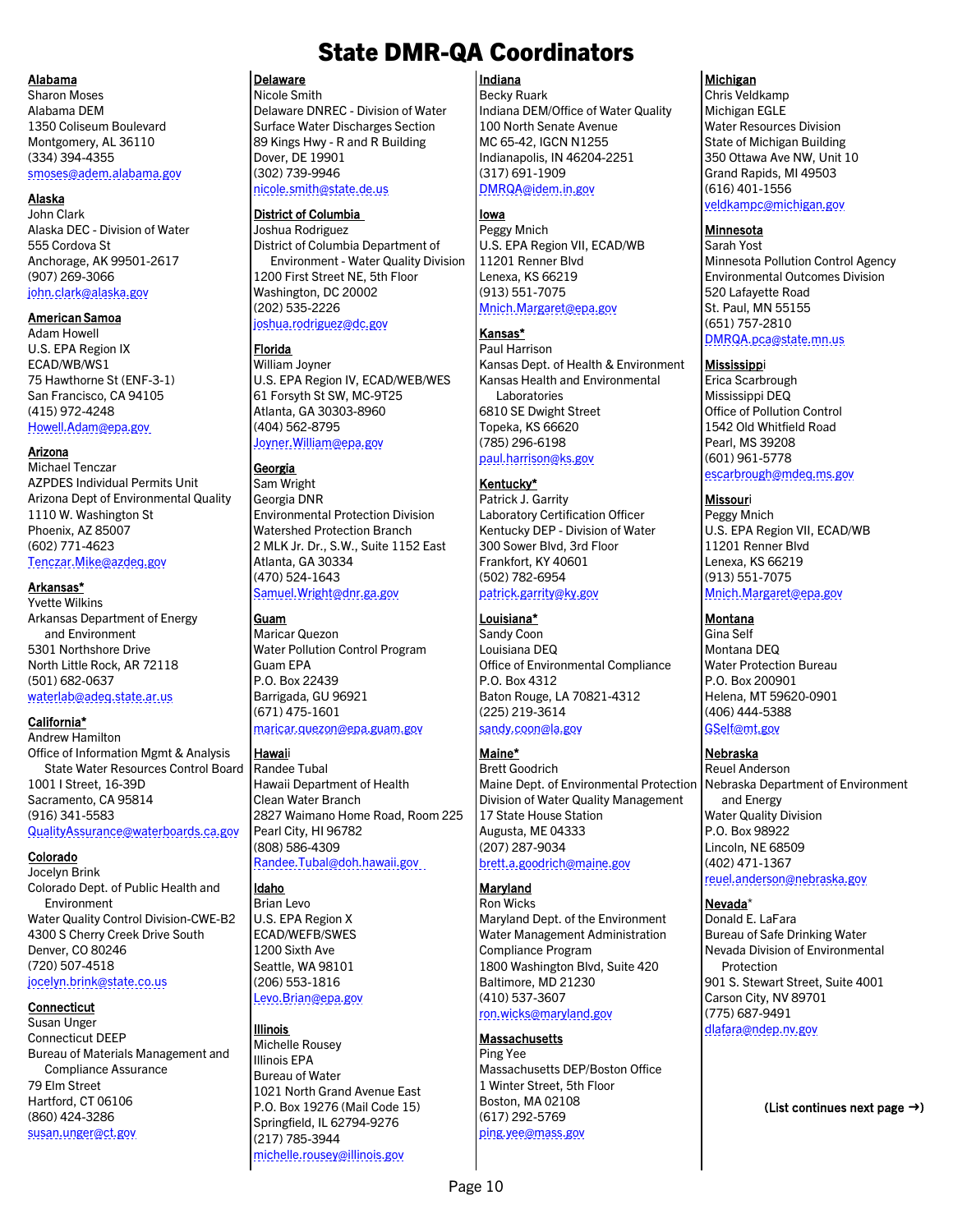#### <span id="page-10-0"></span>New Hampshire\*

Stephanie Larson New Hampshire DES - Water Division P.O. Box 95 Concord, NH 03302-0095 (603) 271-1493 [stephanie.larson@des.nh.gov](mailto:Stephanie.Larson@des.nh.gov)

#### New Jersey\*

Department of Environmental Protection | Ohio Office of Quality Assurance Laboratory Certification Programs P.O. Box 402, Mail Code 401-02D Trenton, NJ 08625-0402 (609) 777-1749

#### New Mexico

Barbara Cooney New Mexico Environment Department Surface Water Quality Bureau Harold Runnels Bldg, N 2050 1190 South St. Francis Drive (8750S) P.O. Box 5469 Santa Fe, NM 87505-5469 (505) 827-0212 [barbara.cooney@state.nm.us](mailto:barbara.cooney@state.nm.us)

New York Lampros E. Bourodimos, PhD, PE U.S. EPA Region II, LSASD/MAB/MOS 2890 Woodbridge Ave (MS 220) Edison, NJ 08837 (732) 321-6704 [Bourodimos.Lampros@epa.gov](mailto:Bourodimos.Lampros@epa.gov)

#### North Carolina\*

Todd Crawford North Carolina DEQ Division of Water Resources Laboratory Certification Branch 1623 Mail Service Center Raleigh, NC 27699-1623 (919) 733-3908, ext. 251 [todd.crawford@ncdenr.gov](mailto:todd.crawford@ncdenr.gov)

#### North Dakota

Marty Haroldson North Dakota DEQ Division of Water Quality Permits Program 918 East Divide Ave., 4th Floor Bismarck, ND 58501 (701) 328-5234 [mharolds@nd.gov](mailto:mharolds@nd.gov)

#### Northern Mariana Islands

Adam Howell U.S. EPA Region IX ECAD/WB/WS1 75 Hawthorne St (ENF-3-1) San Francisco, CA 94105 (415) 972-4248 [Howell.Adam@epa.gov](mailto:Howell.Adam@epa.gov)

Steve Roberts Ohio EPA 8955 East Main Street Reynoldsburg, OH 43068 (614) 644-4225 [steven.roberts@epa.ohio.gov](mailto:steven.roberts@epa.ohio.gov)

#### Oklahoma\*

Lynzie Chan Oklahoma DEQ P.O. Box 1677 Oklahoma City, OK 73101 (405) 702-8243 [Lynzie.Chan@deq.ok.gov](mailto:Lynzie.Chan@deq.ok.gov)

#### Oregon

Victoria Avalos Oregon DEQ Resource Assessment and Technical Support 7202 NE Evergreen Pkwy, Suite 150 Portland, OR 97124 (503) 887-7891 [Victoria.Avalos@deq.oregon.gov](mailto:Victoria.Avalos@deq.oregon.gov)

#### Pennsylvania\*

Department of Environmental Protection Bureau of Laboratories Attn: Laboratory Accreditation Program P.O. Box 1467 Harrisburg, PA 17105-1467 [epLabAccredit@pa.gov](mailto:epLabAccredit@pa.gov)

#### Puerto Rico

Lampros E. Bourodimos, PhD, PE U.S. EPA Region II, LSASD/MAB/MOS 2890 Woodbridge Ave (MS 220) Edison, NJ 08837 (732) 321-6704 [Bourodimos.Lampros@epa.gov](mailto:Bourodimos.Lampros@epa.gov)

#### Rhode Island

Matthew Puglia, PE Rhode Island DEM Office of Water Resources 235 Promenade Street Providence, RI 02908 (401) 222-4700, ext. 7131 [matt.puglia@dem.ri.gov](mailto:matt.puglia@dem.ri.gov)

#### South Carolina\*

Bennie L. Cockerel Office of Environmental Lab Certification SC DHEC Bureau of Environmental Services 2600 Bull St Columbia, SC 29201 (803) 896-0974 [cockerbl@dhec.sc.gov](mailto:cockerbl@dhec.sc.gov)

#### South Dakota

Tim Flor South Dakota Dept of Environment & Natural Resources Surface Water Quality Program 523 East Capital Pierre, SD 57501 (605) 773-3351 [tim.flor@state.sd.us](mailto:tim.flor@state.sd.us)

#### Tennessee

Barbara Loudermilk Division of Water Resources Compliance & Enforcement Unit William R. Snodgrass TN Tower 312 Rosa Parks Blvd, 11th Floor Nashville, TN 37243 (615) 686-9755 or (615) 313-5742 [Barbara.Loudermilk@tn.gov](mailto:Barbara.Loudermilk@tn.gov)

#### Texas

Penny Sterling Texas Commission on Environmental **Quality** P.O. Box 13087, MC 165 Austin, TX 78711 (512) 239-1617 [penny.sterling@tceq.texas.gov](mailto:penny.sterling@tceq.texas.gov)

#### Utah\*

Lisa-kay Prideaux U.S. EPA Region VIII ECAD/WEB/NWES 10 West 15th Street (8MO) Helena, MT 59626 (406) 457-5022 [Prideaux.Lisakay@epa.gov](mailto:Prideaux.Lisakay@epa.gov)

#### **Vermont**

Amy Polaczyk Vermont DEC 1 National Life Dr. - Bldg Main 2 Montpelier, VT 05620-3522 (802) 490-6185 [Amy.Polaczyk@vermont.gov](mailto:Amy.Polaczyk@vermont.gov)

#### Virgin Islands

Lampros E. Bourodimos, PhD, PE U.S. EPA Region II, LSASD/MAB/MOS 2890 Woodbridge Ave (MS 220) Edison, NJ 08837 (732) 321-6704 [Bourodimos.Lampros@epa.gov](mailto:Bourodimos.Lampros@epa.gov)

#### Virginia\*

DCLS Laboratory Certification Office 600 N. 5th Street Richmond, VA 23219 (804) 648-4480 [Lab\\_Cert@dgs.virginia.gov](mailto:Lab_Cert@dgs.virginia.gov)

#### Washington

Rebecca Wood Washington State Dept. of Ecology Laboratory Accreditation Unit P.O. Box 488 Manchester, WA 98353 (360) 871-8811 [rewo461@ecy.wa.gov](mailto:rewo461@ecy.wa.gov)

#### West Virginia\*

Justin Carpenter West Virginia DEP 601 57th Street, S.E. Charleston, WV 25304 (304) 926-0499, ext. 43765 [Justin.D.Carpenter@wv.gov](mailto:Justin.D.Carpenter@wv.gov)

#### Wisconsin\*

Wisconsin DNR Laboratory Certification Program - SS/7 PO Box 7921 101 S Webster St. Madison, WI 53707 (608) 264-6006 [Tom.Trainor@wisconsin.gov](mailto:Tom.Trainor@wisconsin.gov)

#### Wyoming

Steve E. Vien, PhD Wyoming DEQ Water Quality Division 208 South College Drive Cheyenne, WY 82002 (307) 777-7654 [steve.vien@wyo.gov](mailto:steve.vien@wyo.gov)

\*Some or all permittees in these states may not be required to participate in DMR-QA Study 42 due to a full or partial waiver agreement with EPA.

#### Your coordinator may change.

Please visit<https://www.epa.gov/compliance/state-discharge-monitoring-report-quality-assurance-dmr-qa-coordinators>and [https://www.epa.gov/compliance/regional-discharge-monitoring-report-quality-assurance-dmr-qa-coordinators f](http://www2.epa.gov/compliance/regional-discharge-monitoring-report-quality-assurance-dmr-qa-coordinators)or the latest list of coordinators.

#### For additional questions, contact US EPA Headquarters:

Page 11 Greg Savitske USEPA/OECA/OC/MAMPD 1200 Pennsylvania Ave NW Mail Code 2227A Washington, DC 20460 (202) 564-2601 [DMRQA@epa.gov](mailto:dmrqa@epa.gov)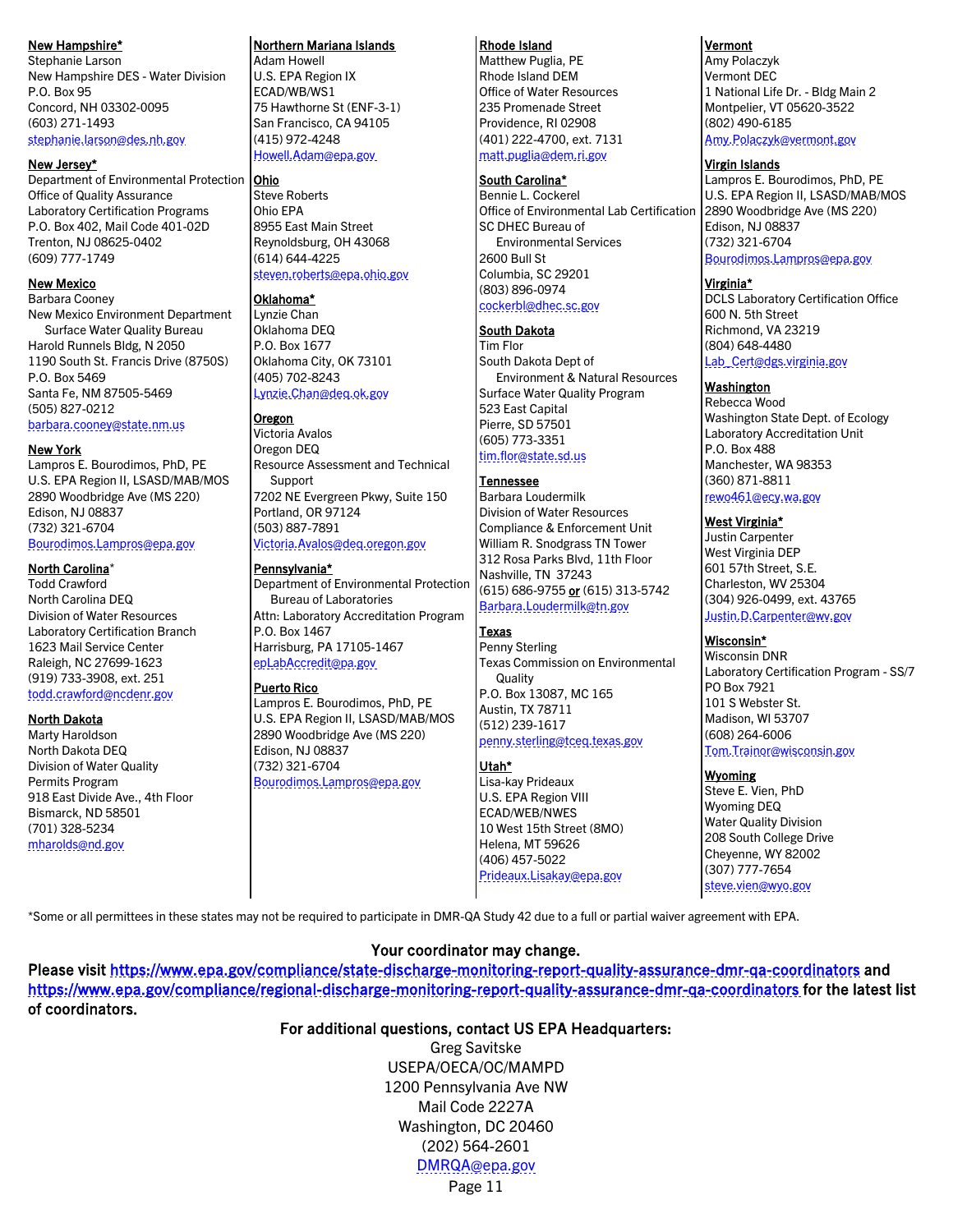

United States Environmental Protection Agency Office of Enforcement and Compliance Assurance DMR-QA Study 42 (This data is collected under the authority of Section 308 of the Clean Water Act.)



## <span id="page-11-0"></span>Instructions for the NPDES Permittee Data Report Form:

- 1. This is a two-page form.
- 2. **Enter** your NPDES permit number at the top of pages [13](#page-12-0) and [14.](#page-13-0)
- 3. You must fill in the 2-digit permit extension field at the top of page [13](#page-12-0) if there is an extension for your permit code. If you have one, the extension will appear next to your permit code in the address box on page [13;](#page-12-0) for example: "NPDES Permittee CT1234567-01". If there is no extension, leave this field blank.
- 4. **Identify** each of your laboratories on page [14,](#page-13-0) including their U.S. EPA Lab Code which is a unique identifier number assigned by EPA. (Refer to page [6,](#page-5-0) item 4 in the Study 42 package) (NOTE: The U.S. EPA Lab Code of the laboratory that produced the data must also appear at the top of the Chemistry/ Microbiology and WET analyte checklists on pages [15-](#page-14-0)[16.](#page-15-0))
- 5. Make copies of pages [13](#page-12-0) and [14.](#page-13-0) Attach a copy of these pages to the Chemistry/Microbiology and WET analyte checklists. Separate copies of each checklist must be filled out for each laboratory you used. Also, if a laboratory reports more than one test method to you for any single analyte, you must use a separate checklist for each test method reported. These checklists must indicate the graded test results for the analytes tested by the laboratory that are in your permit and required for DMR-QA (Acceptable or Not Acceptable). For Study 42, it is optional but encouraged to write in the approved EPA test method used for DMR- QA Chemistry/Microbiology analytes. If you use a state-certified laboratory to generate your NPDES data in a state that has been granted a partial exemption from the DMR-QA study by the EPA Region, check the "Analyte determined by state-certified laboratory" box(es) on the checklists (pages [15](#page-14-0) and [16\)](#page-15-0) for all analytes in your permit analyzed by a state-certified laboratory.
- 6. Sign and date the certification statement on page [13](#page-12-0) and the applicable checklists on pages [15](#page-14-0) and [16.](#page-15-0) Forms that do not have a signed certification statement by the permit holder or authorized representative will be considered invalid.
- 7. Make copies of the NPDES Permittee Data Report form and checklists for your records.
- 8. **Submit** the signed copy of the Permittee Data Packages by e-mail or postal mail to the **[State DMR-QA](#page-9-0)** [Coordinator](#page-9-0) no later than September 9, 2022.

Paperwork Reduction Act Notice. The public reporting and recordkeeping burden for this collection of information is estimated to average 6.6 hours per response. Send comments on the Agency's need for this information, the accuracy of the provided burden estimates, and any suggested methods for minimizing respondent burden, including through the use of automated collection techniques to the *Director, Collection Strategies Division, U.S. Environmental Protection Agency (2822T), 1200 Pennsylvania Ave., NW, Washington, DC 20460*. Include the OMB control number (2080-0021), ICR number (0234.13), and EPA form number (6400- 01) in any correspondence. Do not send the completed form to this address.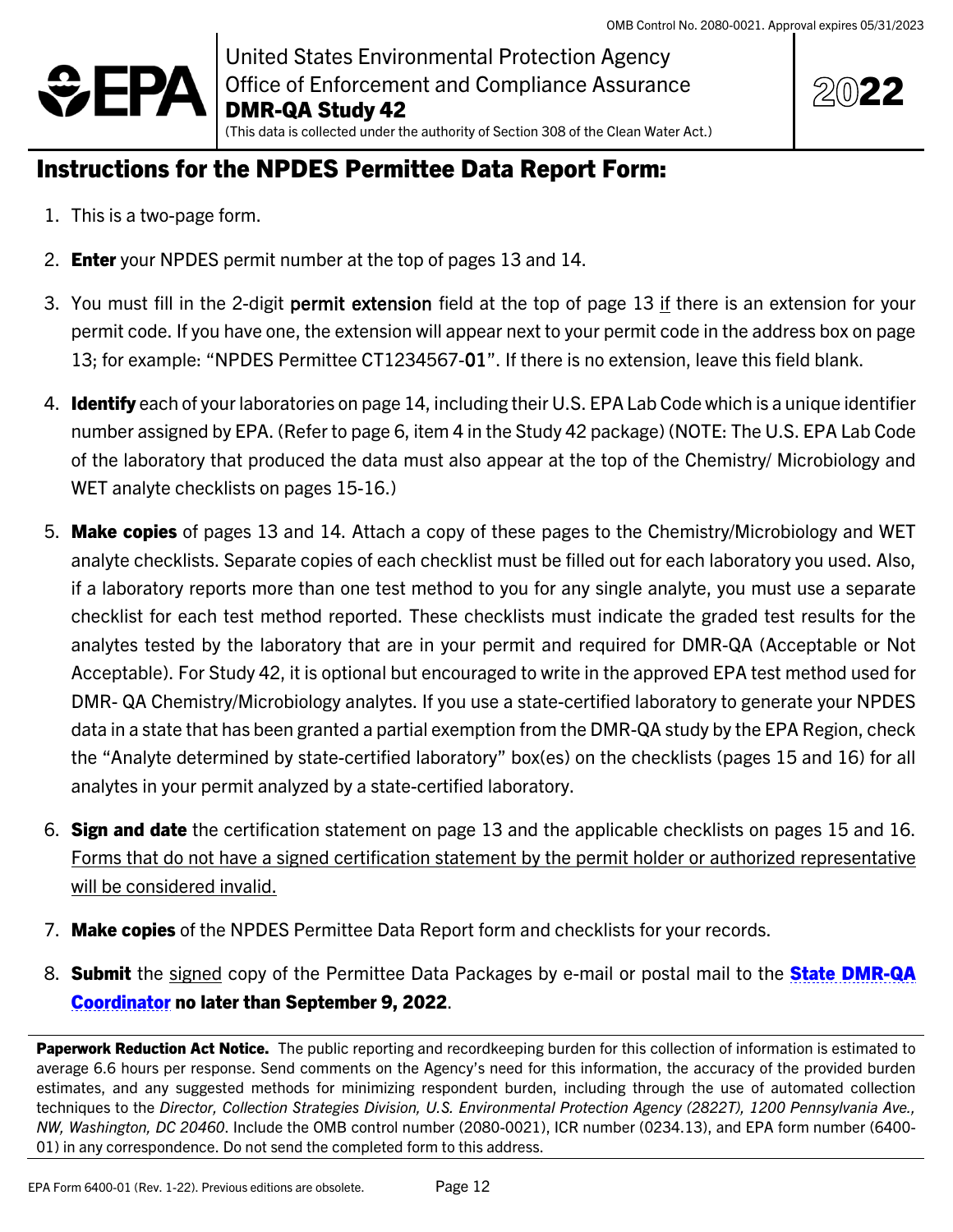

United States Environmental Protection Agency Office of Enforcement and Compliance Assurance

DMR-QA Study 42

(This data is collected under the authority of Section 308 of the Clean Water Act.)

| 202<br>$\blacktriangleleft$ |
|-----------------------------|
|-----------------------------|

## NPDES Permittee Data Report Form

Attention: Follow the instructions on the previous page to complete this form and submit data for evaluation.

<span id="page-12-0"></span>

| Due September 9, 2022 | NPDES Permit Number (State + 7-digit ID) | <b>Permit Extension</b> |
|-----------------------|------------------------------------------|-------------------------|
|                       |                                          |                         |

Permittee Name

Current Permittee Mailing Address

| City                                                      |  | State          | Zip Code |
|-----------------------------------------------------------|--|----------------|----------|
|                                                           |  |                |          |
| <b>Phone Number</b><br>Fax Number                         |  | E-Mail Address |          |
| Optional: If WP Study was used, list PT Provider name(s): |  |                |          |

Optional: IF WP Study was used, list WP Study Number(s):

| For DMR-QA Study 42, conducted in 2022, the Permittee ensured that their laboratory (ies) performing the required analyses: |                                                          |                                                |  |  |
|-----------------------------------------------------------------------------------------------------------------------------|----------------------------------------------------------|------------------------------------------------|--|--|
| <b>Received PT Samples</b>                                                                                                  | Submitted Complete and<br>Accurate Data by July 15, 2022 | Received a Graded Report by<br>August 12, 2022 |  |  |
|                                                                                                                             |                                                          |                                                |  |  |
| NO <sub>0</sub><br>YES.                                                                                                     | NO <sub>0</sub><br>YES.                                  | $NO$ $\Box$<br>YFS.                            |  |  |

#### Certification by Permit Holder or Authorized Representative

I certify under penalty of law that this document and all attachments were prepared under my direction or supervision in accordance with a system designed to assure that qualified personnel properly gather and evaluate the information submitted. Based on my inquiry of the person or persons who manage the system, or those persons directly responsible for gathering the information, the information submitted is, to the best of my knowledge and belief, true, accurate, and complete. Each reported value was produced from a single analytical run using the analytical system that routinely performs these analyses to produce compliance monitoring data required under our National Pollutant Discharge Elimination System (NPDES) permit. Neither I nor any of my subordinates compared our results with results from independent analyses conducted by us or any other laboratory before we reported our results to the U.S. EPA. I am aware that there are significant penalties for submitting false information, including the possibility of fine and imprisonment for knowing violations.

| Name of Certifying Official                                                                   |  | <b>Title</b>        |  |
|-----------------------------------------------------------------------------------------------|--|---------------------|--|
|                                                                                               |  | Date                |  |
| Signature                                                                                     |  |                     |  |
| Address, phone number and e-mail of certifying official are required if different from above. |  |                     |  |
| Address                                                                                       |  | <b>Phone Number</b> |  |
|                                                                                               |  |                     |  |
| City<br>State<br>Zip Code                                                                     |  | E-Mail Address      |  |
|                                                                                               |  |                     |  |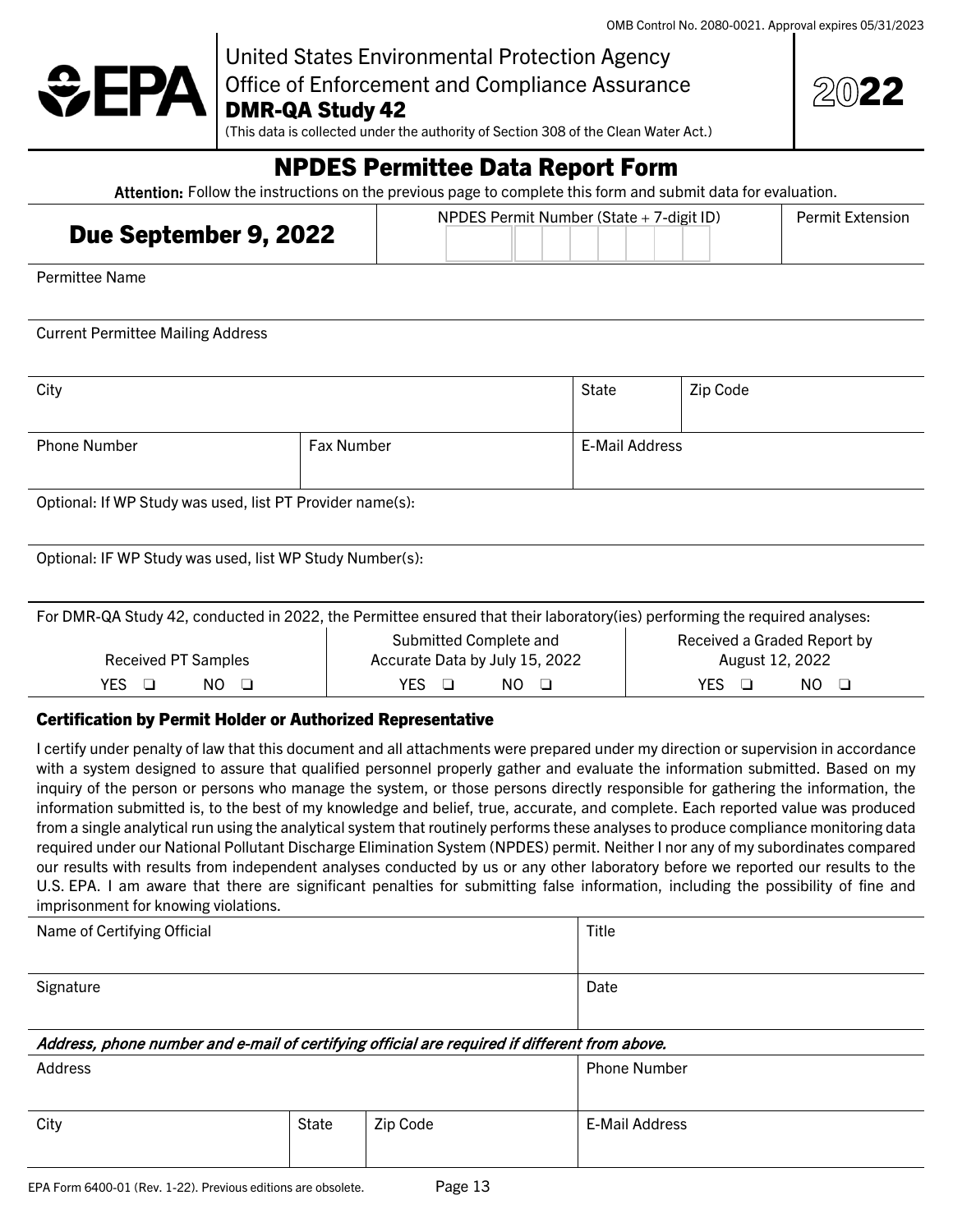# $\div$ EPA

## United States Environmental Protection Agency Office of Enforcement and Compliance Assurance DMR-QA Study 42

| - 1<br>÷ |
|----------|
|----------|

(This data is collected under the authority of Section 308 of the Clean Water Act.)

<span id="page-13-0"></span>

| Permittee Name |  |
|----------------|--|
|                |  |

NPDES Permit Number (State + 7-digit ID) Permit Extension

#### Identification of all CHEM, MICRO and WET laboratories who performed analyses for this permit

| Laboratory Name | <b>Laboratory Address</b> | U.S. EPA Lab<br>Code | Lab Analysis<br>Check box(es) that apply |        |        | Lab   | State-<br>certified |
|-----------------|---------------------------|----------------------|------------------------------------------|--------|--------|-------|---------------------|
|                 |                           |                      | Chem                                     | Micro  | WET    | Type* | $Lab**$             |
|                 |                           |                      | $\sim 10^6$                              | $\Box$ | $\Box$ |       |                     |
|                 |                           |                      | $\sim$                                   | $\Box$ | $\Box$ |       |                     |
|                 |                           |                      |                                          | $\Box$ | $\Box$ |       |                     |
|                 |                           |                      | $\sim 10^6$                              | $\Box$ | П      |       |                     |
|                 |                           |                      | $\sim 10$                                | $\Box$ | $\Box$ |       |                     |
|                 |                           |                      | $\Box$                                   | $\Box$ | $\Box$ |       |                     |

Lab Types: C = Commercial; F = Federal; G = Local Government; I = Industrial; O = Other; S = State

\*\* See Footnote on pag[e 5](#page-4-3) (Frequently Asked Questions) for the current list of states with lab accreditation programs

*If you need additional space, please make a copy of this page for additional laboratories.*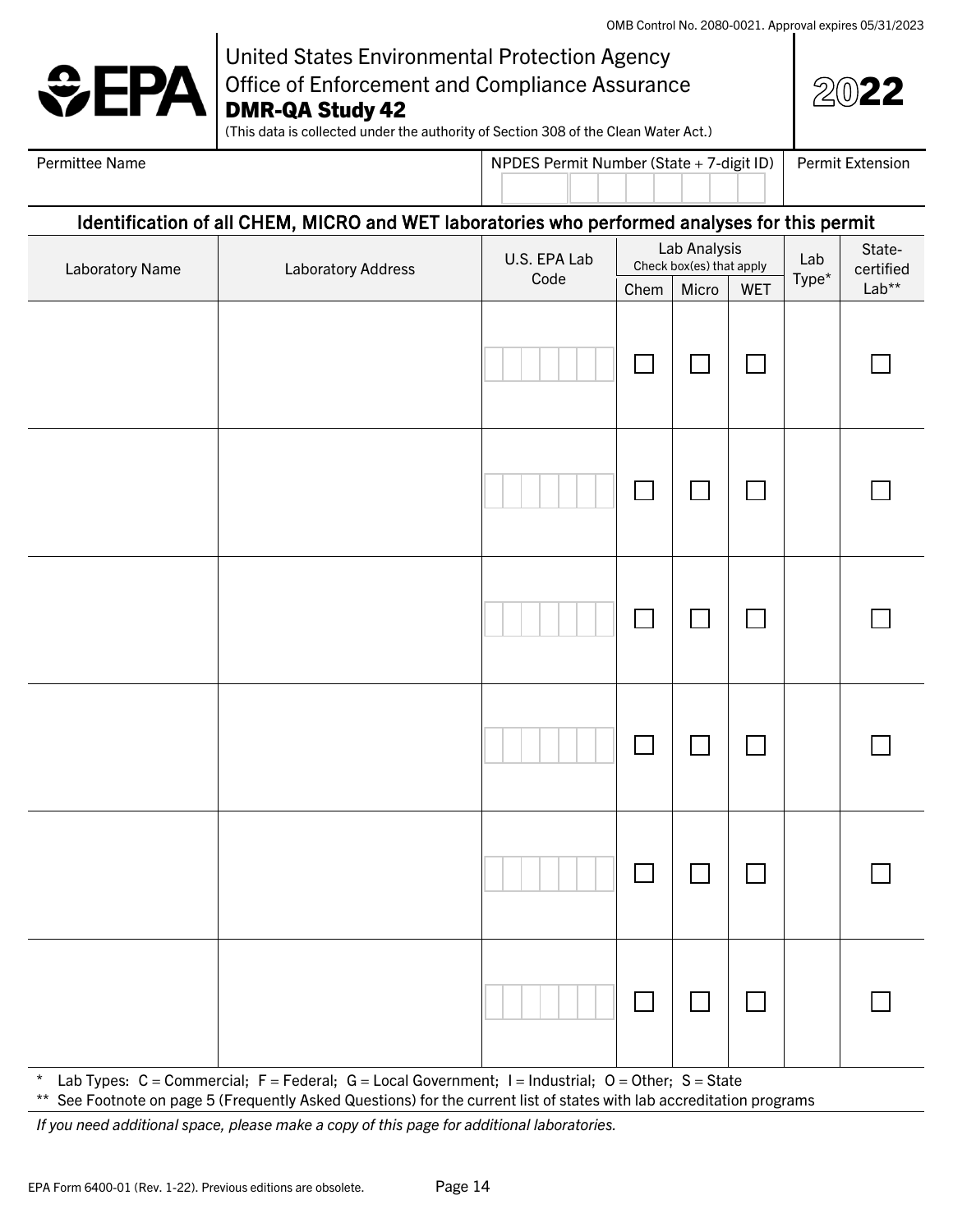*<u>GEPA</u>* 

Permittee Name EPA Lab Code Name NPDES Permit No.

| 20'<br>- - |
|------------|
|            |

# <span id="page-14-0"></span>Chemistry/Microbiology Analyte Checklist<br>DMR-QA Study 42

|                                        |          |                                  | Laboratory's Graded Result | Analyte            |                 |
|----------------------------------------|----------|----------------------------------|----------------------------|--------------------|-----------------|
|                                        | Test     | Method Number Used<br>(Optional) |                            | Not Acceptable     | determined by   |
| Analyte Test                           | Required |                                  | Acceptable                 | (Corrective Action | state-certified |
|                                        |          |                                  |                            | Required)          | lab*            |
| Microbiology                           |          |                                  |                            |                    |                 |
| E. coli, MF or MPN                     |          |                                  |                            |                    |                 |
| Fecal Coliform, MF or MPN              |          |                                  |                            |                    |                 |
| Total Coliform, MF or MPN              |          |                                  |                            |                    |                 |
| <b>Trace Metals</b>                    |          |                                  |                            |                    |                 |
| Aluminum                               |          |                                  |                            |                    |                 |
| Antimony                               |          |                                  |                            |                    |                 |
| Arsenic                                |          |                                  |                            |                    |                 |
| Barium                                 |          |                                  |                            |                    |                 |
| Beryllium                              |          |                                  |                            |                    |                 |
| Cadmium                                |          |                                  |                            |                    |                 |
| Chromium, total                        |          |                                  |                            |                    |                 |
| Chromium, hexavalent                   |          |                                  |                            |                    |                 |
| Cobalt                                 |          |                                  |                            |                    |                 |
| Copper                                 |          |                                  |                            |                    |                 |
| Iron                                   |          |                                  |                            |                    |                 |
| Lead                                   |          |                                  |                            |                    |                 |
| Manganese                              |          |                                  |                            |                    |                 |
| Mercury                                |          |                                  |                            |                    |                 |
| Mercury (Low Level)                    |          |                                  |                            |                    |                 |
| Molybdenum                             |          |                                  |                            |                    |                 |
| Nickel                                 |          |                                  |                            |                    |                 |
| Selenium                               |          |                                  |                            |                    |                 |
| Silver                                 |          |                                  |                            |                    |                 |
| Thallium                               |          |                                  |                            |                    |                 |
| Vanadium                               |          |                                  |                            |                    |                 |
| Zinc                                   |          |                                  |                            |                    |                 |
| <b>Demands</b>                         |          |                                  |                            |                    |                 |
| 5-day BOD                              |          |                                  |                            |                    |                 |
| 5-day Carbonaceous BOD                 |          |                                  |                            |                    |                 |
| $\overline{COD}$                       |          |                                  |                            |                    |                 |
| <b>TOC</b>                             |          |                                  |                            |                    |                 |
| <b>Minerals</b>                        |          |                                  |                            |                    |                 |
| Alkalinity, total (CaCO <sub>3</sub> ) |          |                                  |                            |                    |                 |
| Chloride                               |          |                                  |                            |                    |                 |
| Fluoride                               |          |                                  |                            |                    |                 |
| Hardness, total (CaCO <sub>3</sub> )   |          |                                  |                            |                    |                 |
| Specific conductance (25°C)            |          |                                  |                            |                    |                 |
| Sulfate                                |          |                                  |                            |                    |                 |
| Total Dissolved Solids (180°C)         |          |                                  |                            |                    |                 |
| <b>Nutrients</b>                       |          |                                  |                            |                    |                 |
| Ammonia as N                           |          |                                  |                            |                    |                 |
| Nitrate as N                           |          |                                  |                            |                    |                 |
| Nitrite as N                           |          |                                  |                            |                    |                 |
| Orthophosphate as P                    |          |                                  |                            |                    |                 |
| Total Kjeldahl-Nitrogen as N           |          |                                  |                            |                    |                 |
| Total Phosphorus as P                  |          |                                  |                            |                    |                 |
| Misc. Analytes                         |          |                                  |                            |                    |                 |
| Non-Filterable Residue (TSS)           |          |                                  |                            |                    |                 |
| Oil and Grease                         |          |                                  |                            |                    |                 |
| pH                                     |          |                                  |                            |                    |                 |
| <b>Total Cyanide</b>                   |          |                                  |                            |                    |                 |
| <b>Total Phenolics (4-AAP)</b>         |          |                                  |                            |                    |                 |
| <b>Total Residual Chlorine</b>         |          |                                  |                            |                    |                 |
| Total Residual Chlorine (Low-Level)    |          |                                  |                            |                    |                 |
| Settleable Solids                      |          |                                  |                            |                    |                 |
| Turbidity                              |          |                                  |                            |                    |                 |
|                                        |          |                                  |                            |                    |                 |
| Name                                   |          | Signature                        |                            | Date               |                 |

\* See Footnote on pag[e 5](#page-4-3) **Complete a separate checklist for EACH lab.**